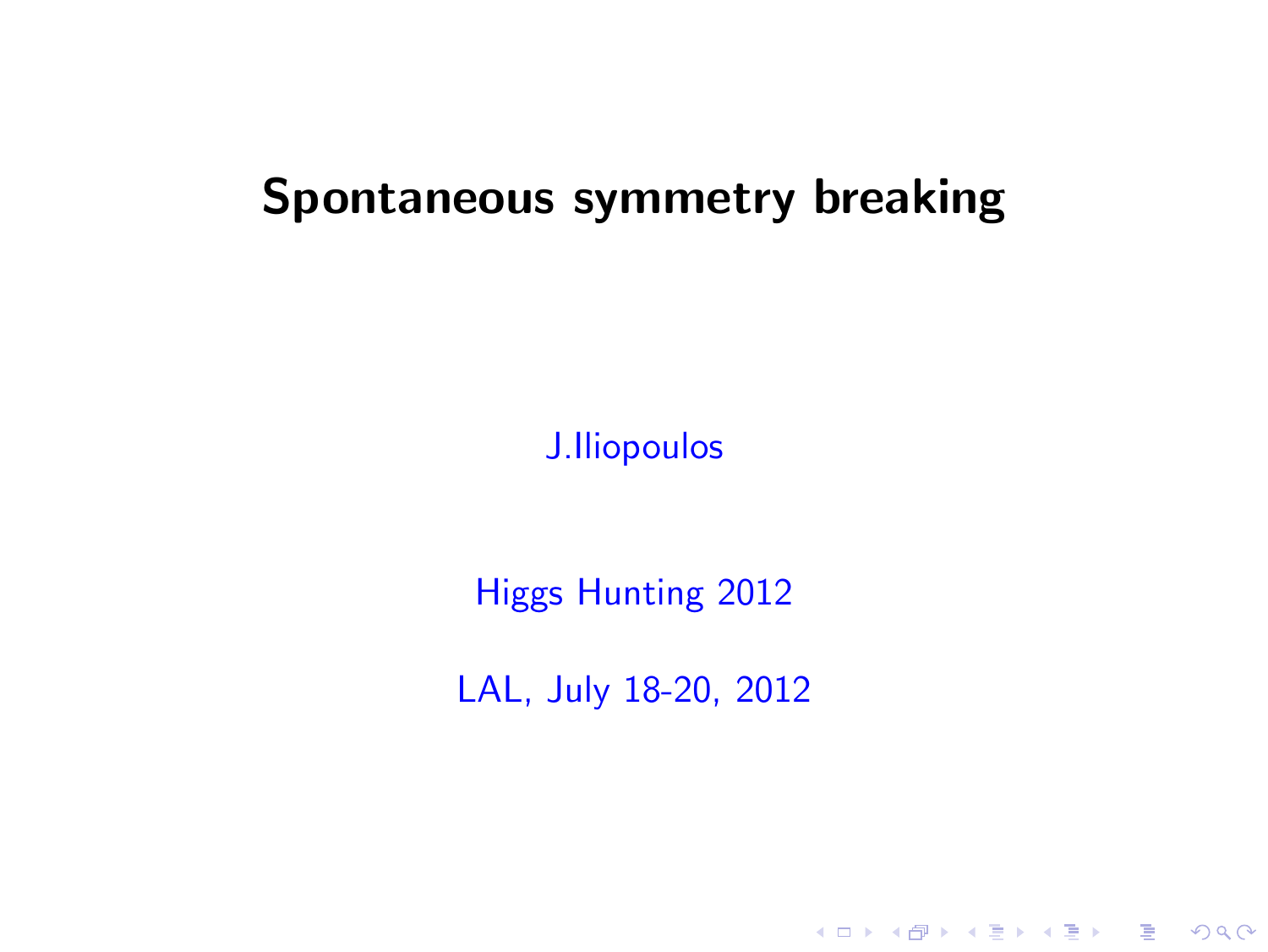### Spontaneous symmetry breaking

J.Iliopoulos

Higgs Taming 2012

LAL, July 18-20, 2012

K ロ ▶ K @ ▶ K 할 X X 할 X 및 할 X 9 Q Q\*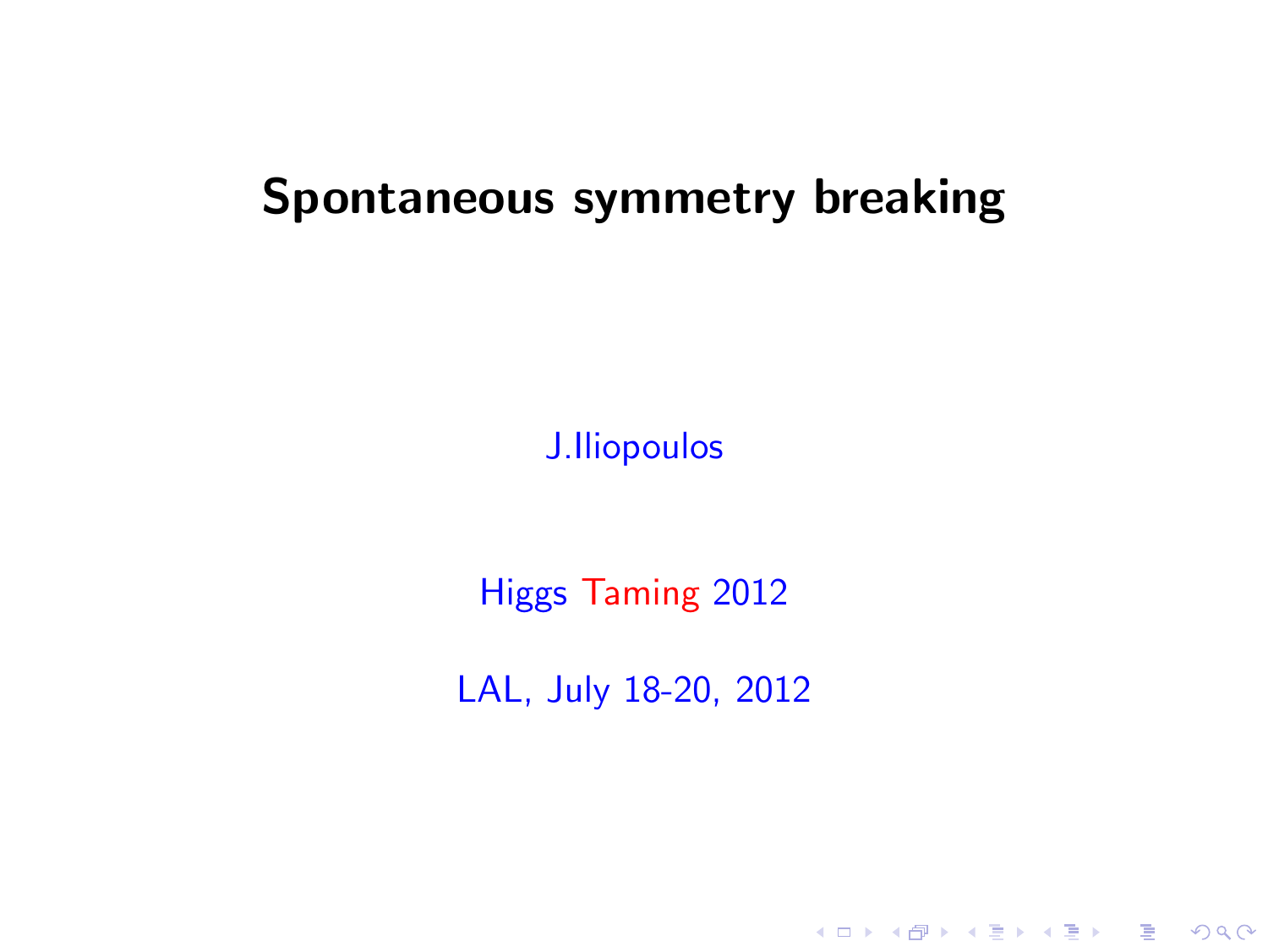## THE STANDARD MODEL IS COMPLETE

イロト イ母 トイミト イミト ニヨー りんぴ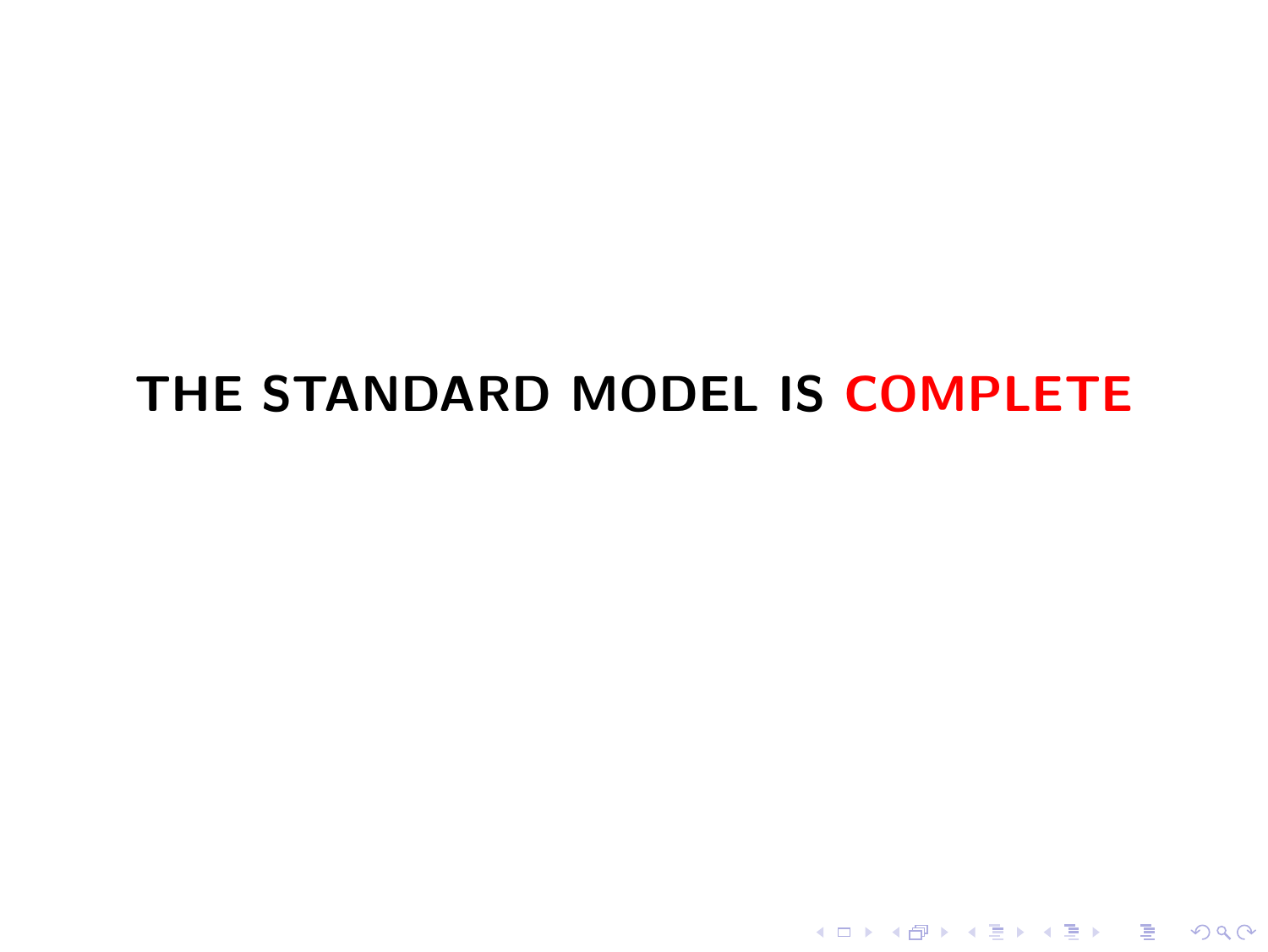#### **Contents**

• Brief Historical Remarks

• The next Steps

• Do we understand the Physics?

K ロ K K (P) K (E) K (E) X (E) X (P) K (P)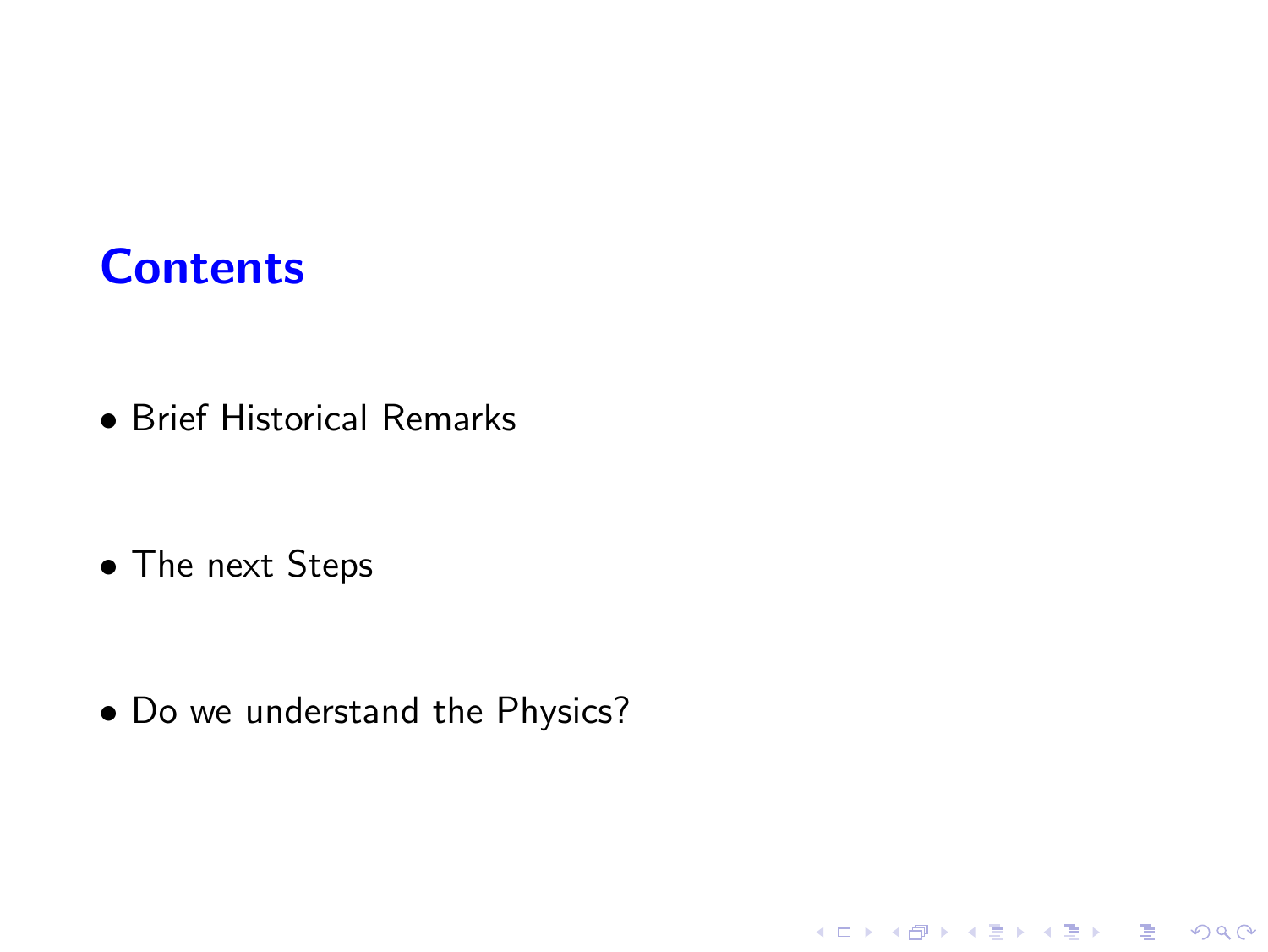Two words of caution:

• Never read old papers with to-day's knowledge

• Beware of changes in notation and terminology

K ロ ▶ K @ ▶ K 할 ▶ K 할 ▶ | 할 | © 9 Q @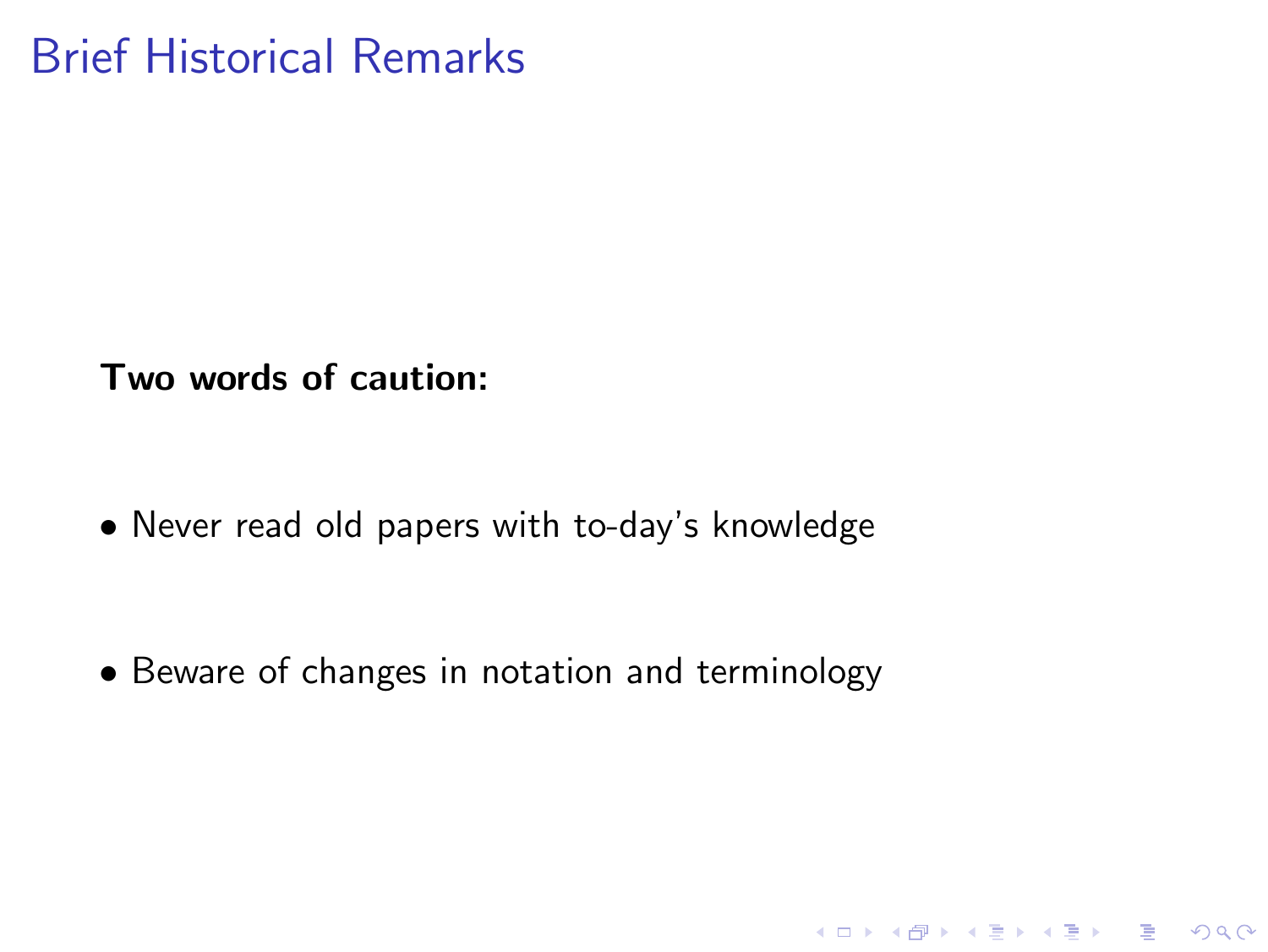▶ Spontaneous Symmetry Breaking

-A critical point

-Instability of the symmetric solution

-The ground state is degenerate  $\Rightarrow$  Massless excitations

K ロ ▶ K @ ▶ K 할 > K 할 > 1 할 > 1 이익어

-The origins go back to 19th century Classical **Mechanics**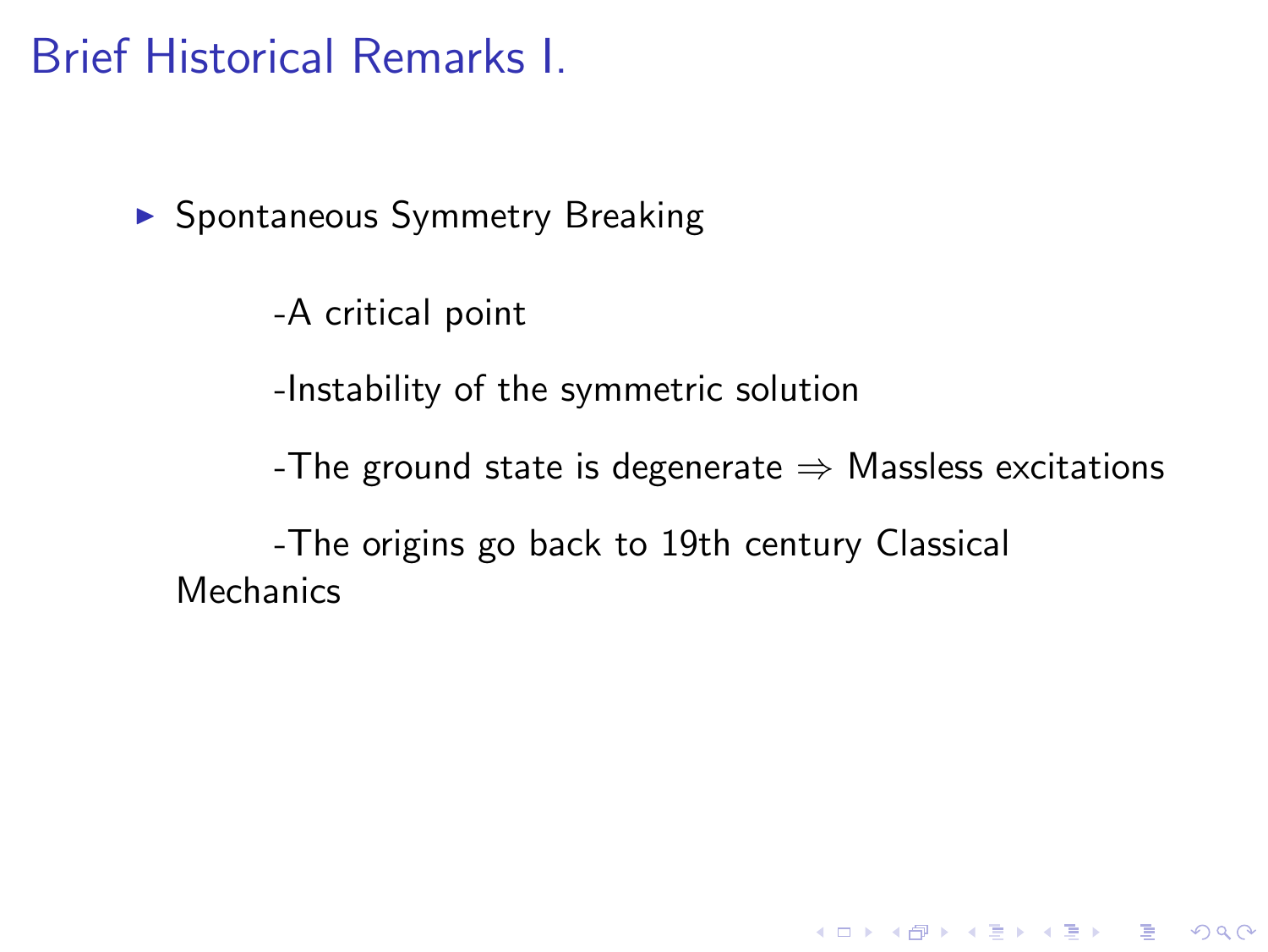▶ Spontaneous Symmetry Breaking

-A critical point

-Instability of the symmetric solution

-The ground state is degenerate  $\Rightarrow$  Massless excitations

**K ロ ▶ K @ ▶ K 할 X K 할 X - 할 X - 9 Q Q ^** 

-The origins go back to 19th century Classical **Mechanics** 

► Spontaneous Symmetry Breaking in the presence of Gauge **Interactions**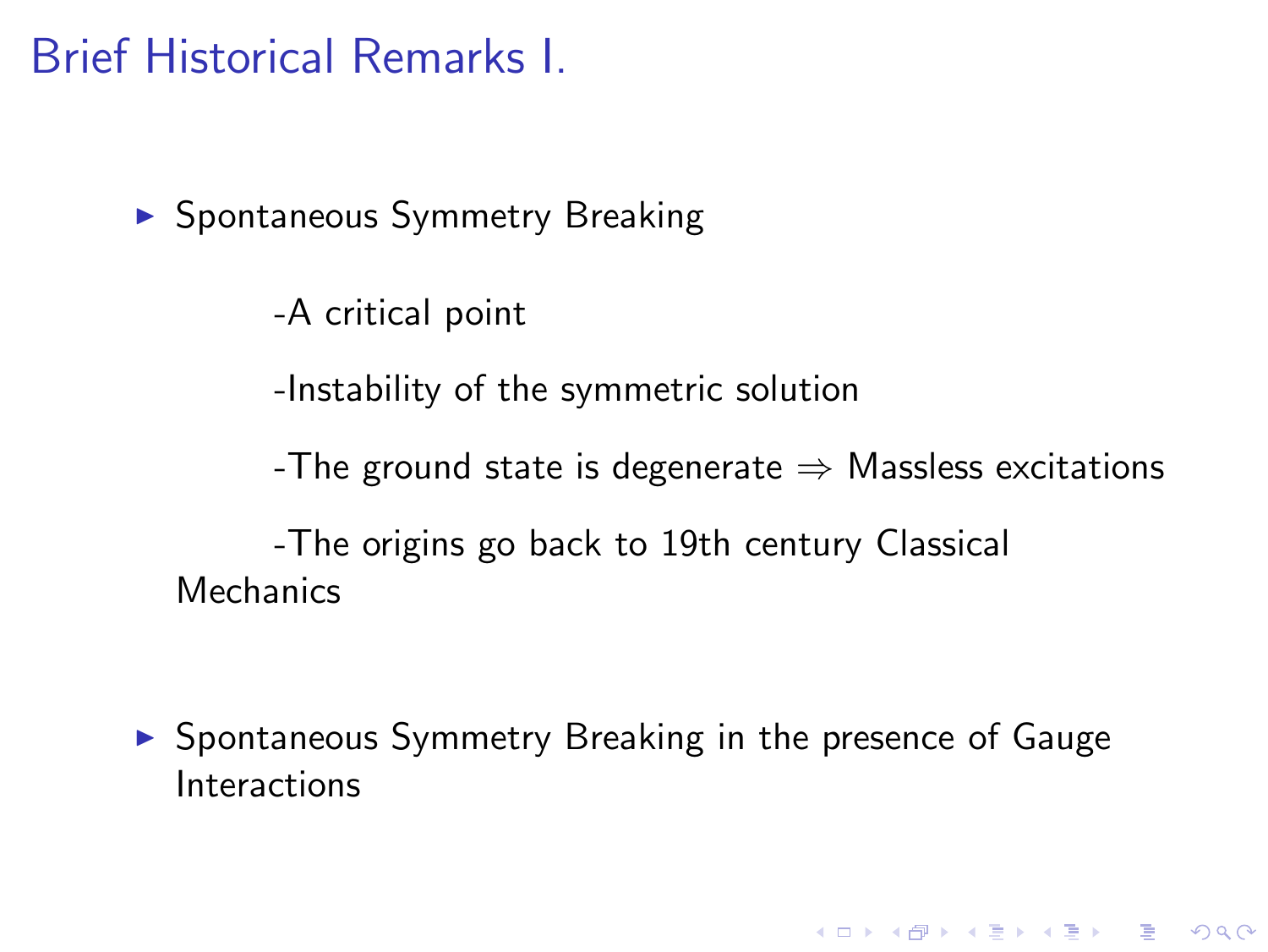$\blacktriangleright$  Two parallel stories

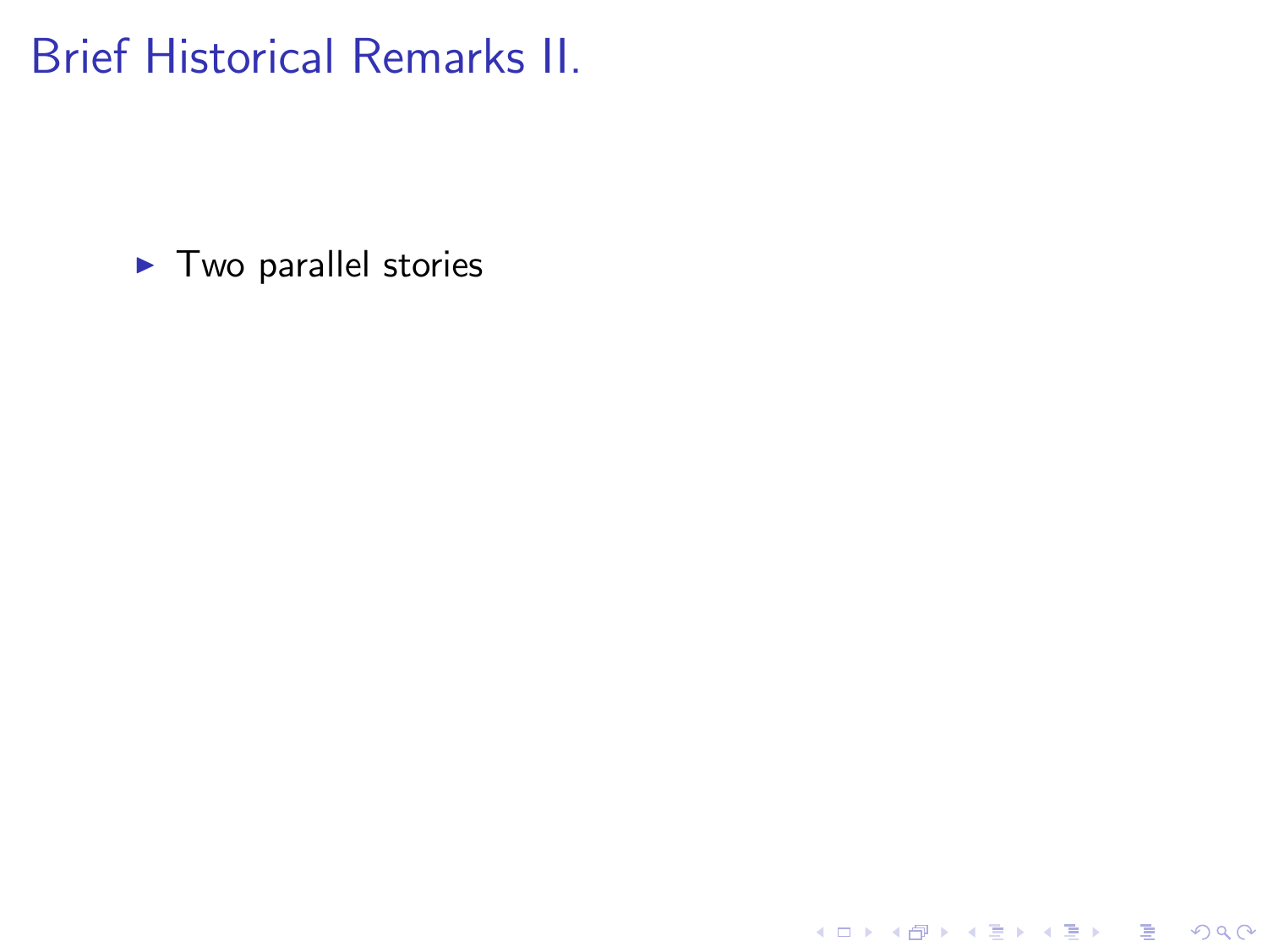$\blacktriangleright$  Two parallel stories

 $\blacktriangleright$  The Theory of Superconductivity

K ロ ▶ K @ ▶ K 할 ▶ K 할 ▶ ( 할 ) 19 Q Q ·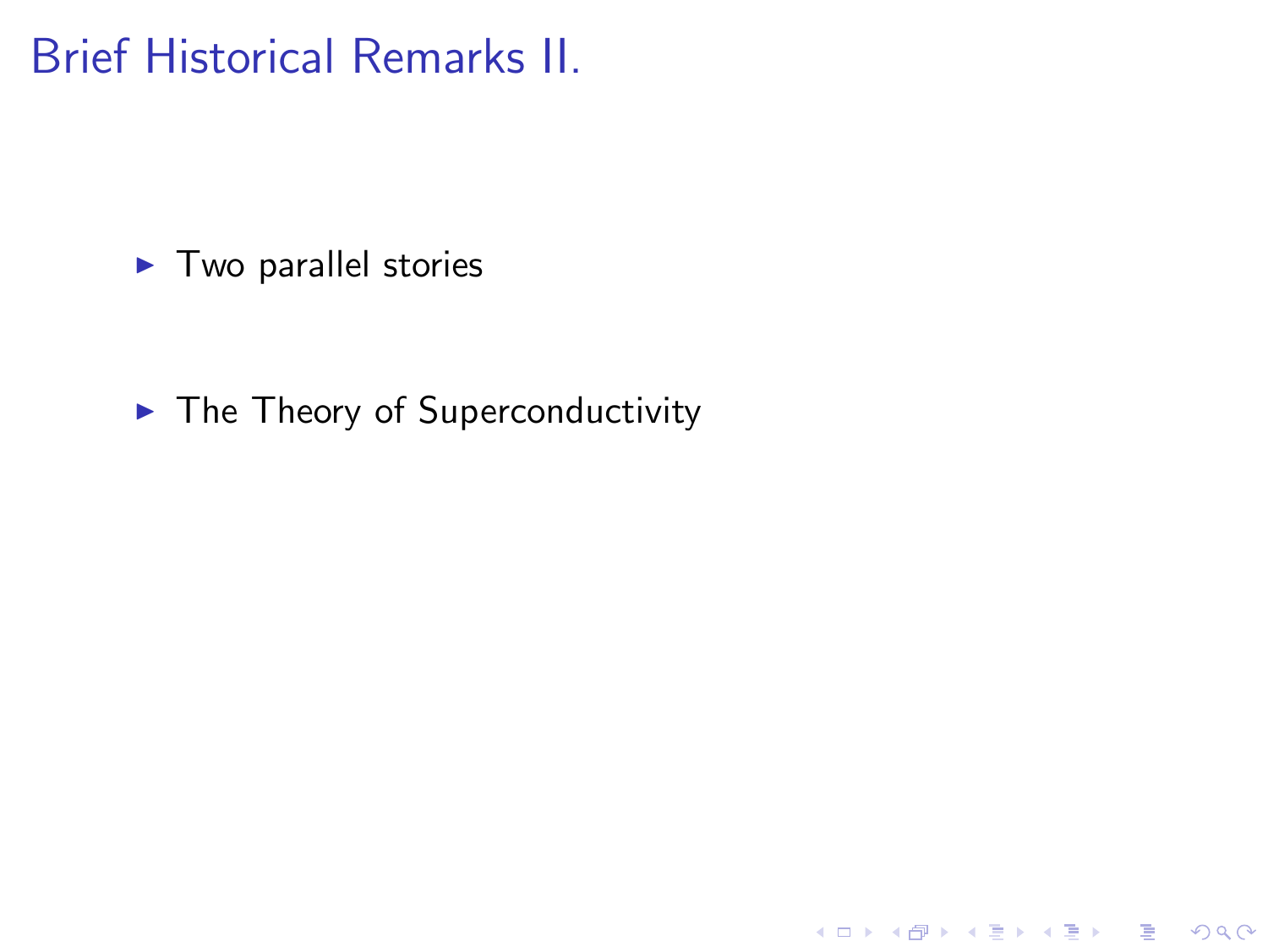$\blacktriangleright$  Two parallel stories

 $\blacktriangleright$  The Theory of Superconductivity

▶ The Gauge Theories of Elementary Particles

K ロ K K (P) K (E) K (E) X (E) X (P) K (P)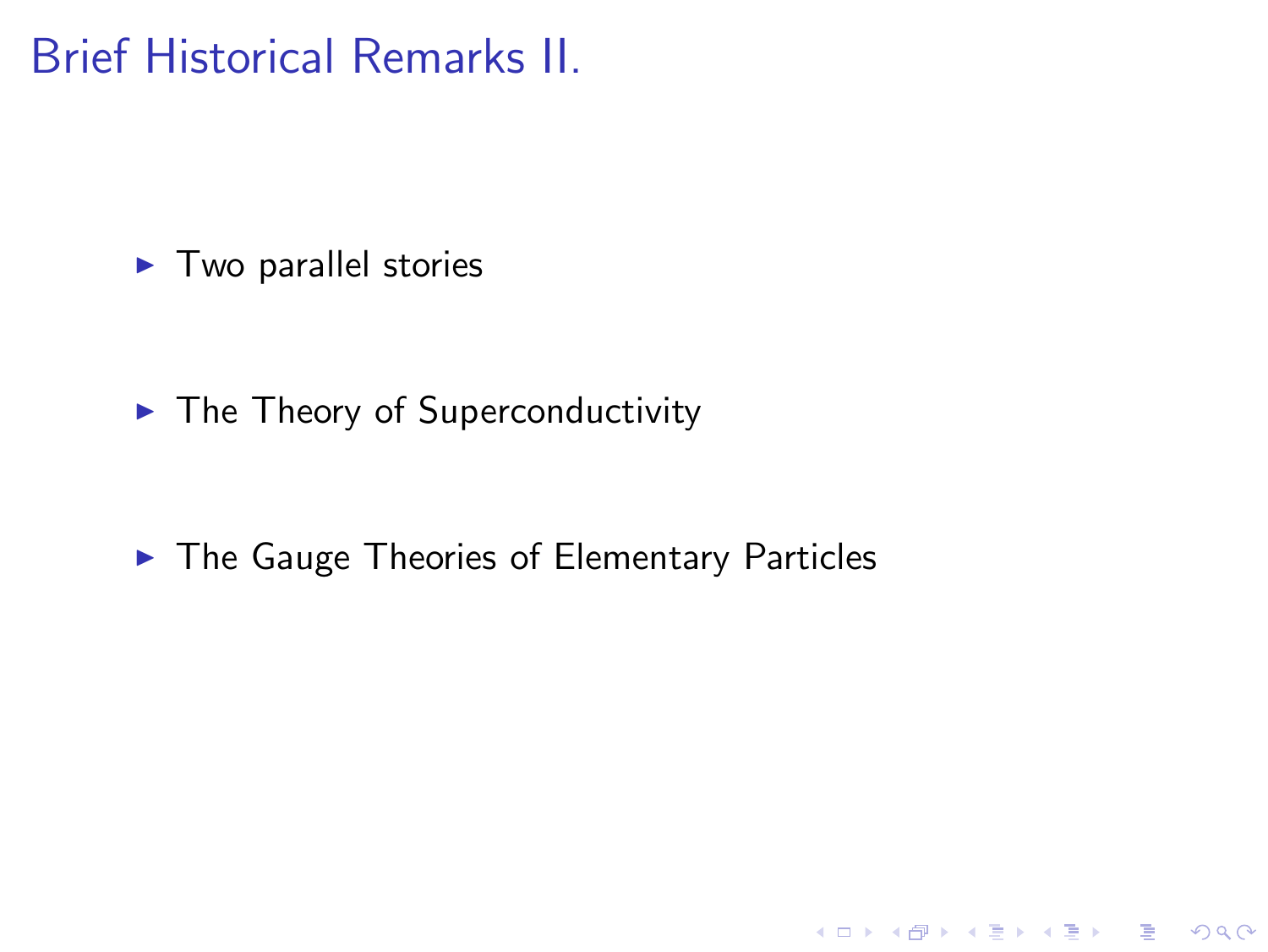$\blacktriangleright$  Two parallel stories

 $\blacktriangleright$  The Theory of Superconductivity

▶ The Gauge Theories of Elementary Particles

▶ They developed independently and often ignored each other

K ロ ▶ K @ ▶ K 할 > K 할 > 1 할 > 1 이익어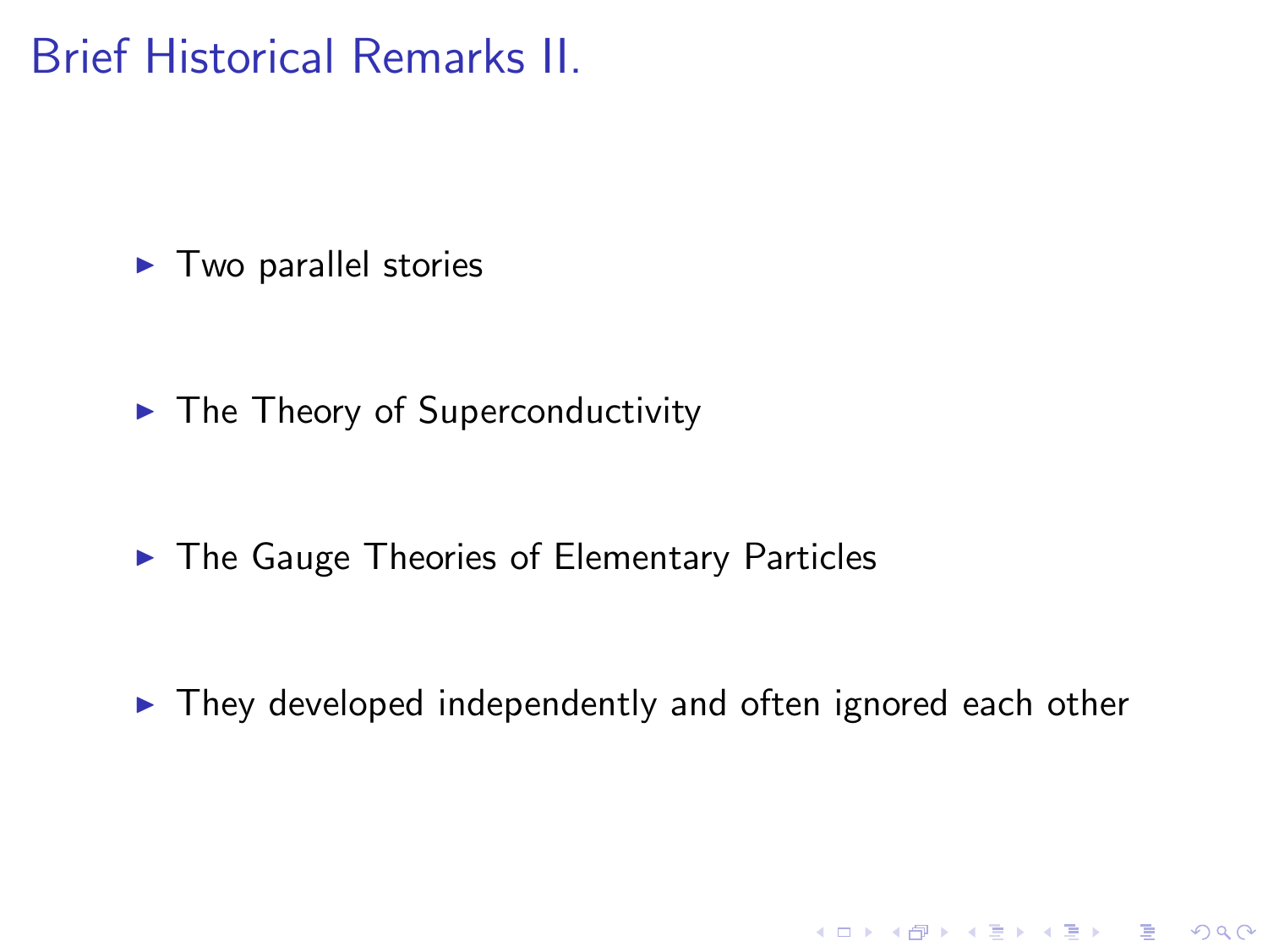► L.D. Landau and B.L. Ginzburg JETP 20 (1950) 1064

$$
\Delta \vec{A} = \dots + \frac{4\pi e^2}{mc^2} |\Psi|^2 \vec{A} \Rightarrow \vec{A}(x) \sim \vec{A}(0) e^{-x/\lambda}
$$

*Note: no-one in the subsequent list refers to this paper*

**KORK EXTERNE PROVIDE**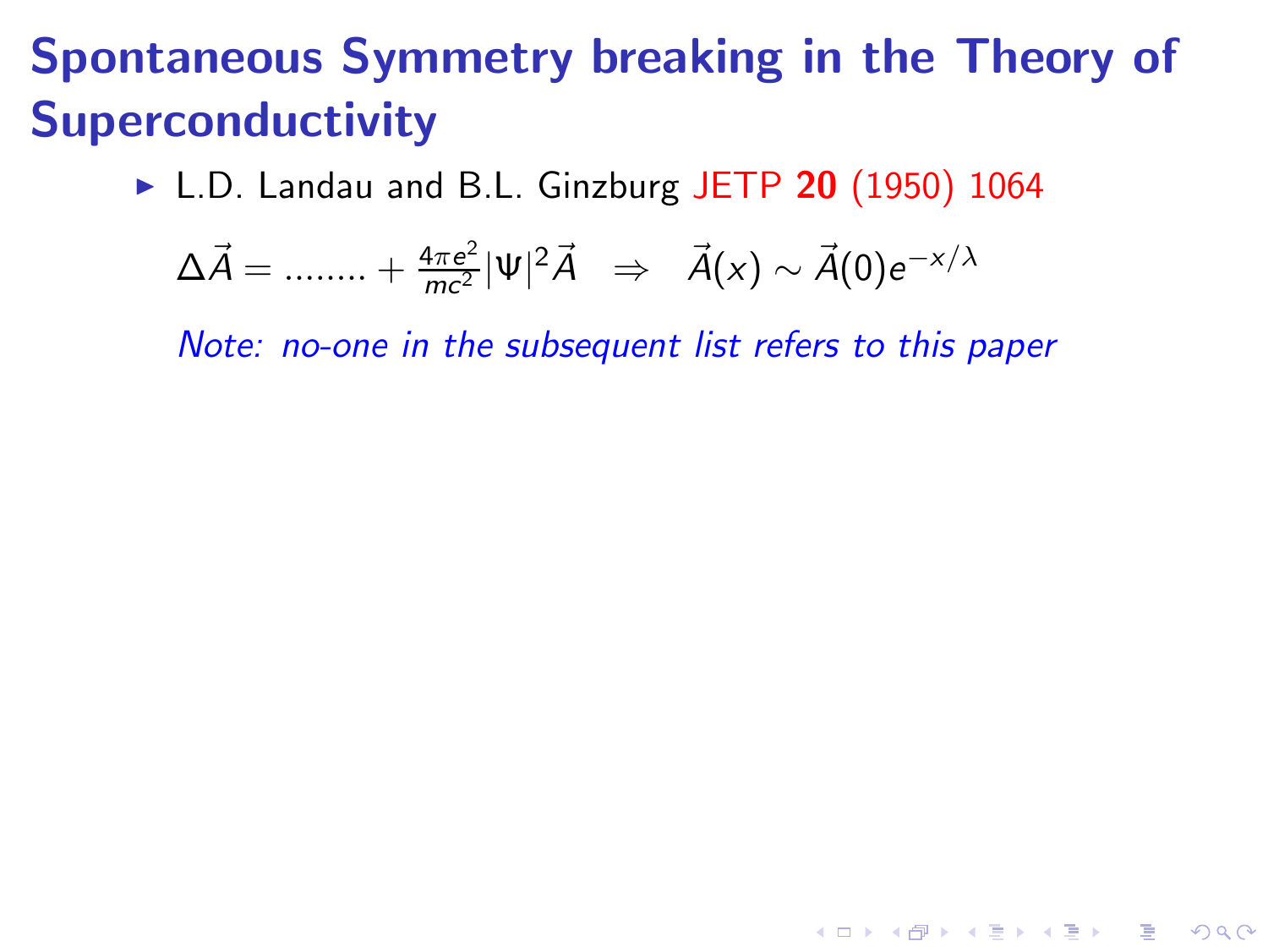$\triangleright$  L.D. Landau and B.L. Ginzburg JETP 20 (1950) 1064

$$
\Delta \vec{A} = \dots + \frac{4\pi e^2}{mc^2} |\Psi|^2 \vec{A} \Rightarrow \vec{A}(x) \sim \vec{A}(0) e^{-x/\lambda}
$$

*Note: no-one in the subsequent list refers to this paper*

▶ Bardeen, Cooper and Schrieffer (BCS) Phys. Rev. 108 (1957) 1175

**KORK EXTERNE PROVIDE**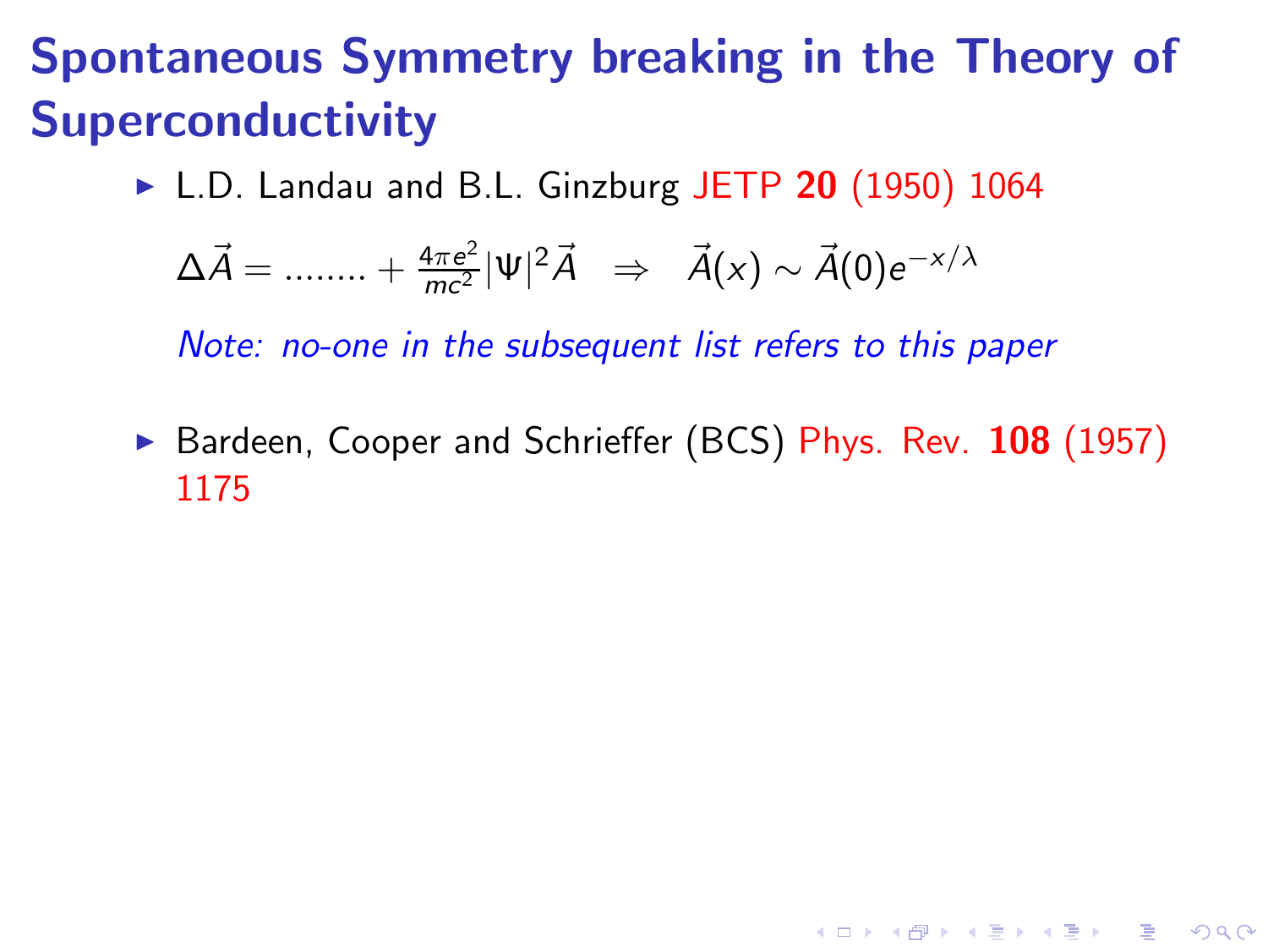$\triangleright$  L.D. Landau and B.L. Ginzburg JETP 20 (1950) 1064

$$
\Delta \vec{A} = \dots + \frac{4\pi e^2}{mc^2} |\Psi|^2 \vec{A} \Rightarrow \vec{A}(x) \sim \vec{A}(0) e^{-x/\lambda}
$$

*Note: no-one in the subsequent list refers to this paper*

- ▶ Bardeen, Cooper and Schrieffer (BCS) Phys. Rev. 108 (1957) 1175
- ▶ P.W. Anderson Phys. Rev. 112 (1958) 1900 ; 110 (1958) 827

"Random Phase Approximation in the Theory of Superconductivity"

In BCS  $\Rightarrow$  Mass gap,  $+$  Longitudinal waves

From the Abstract : "The theory.... is gauge invariant *to an adequate degree throughout.*"**K ロ ▶ K @ ▶ K 할 X K 할 X - 할 X - 9 Q Q ^**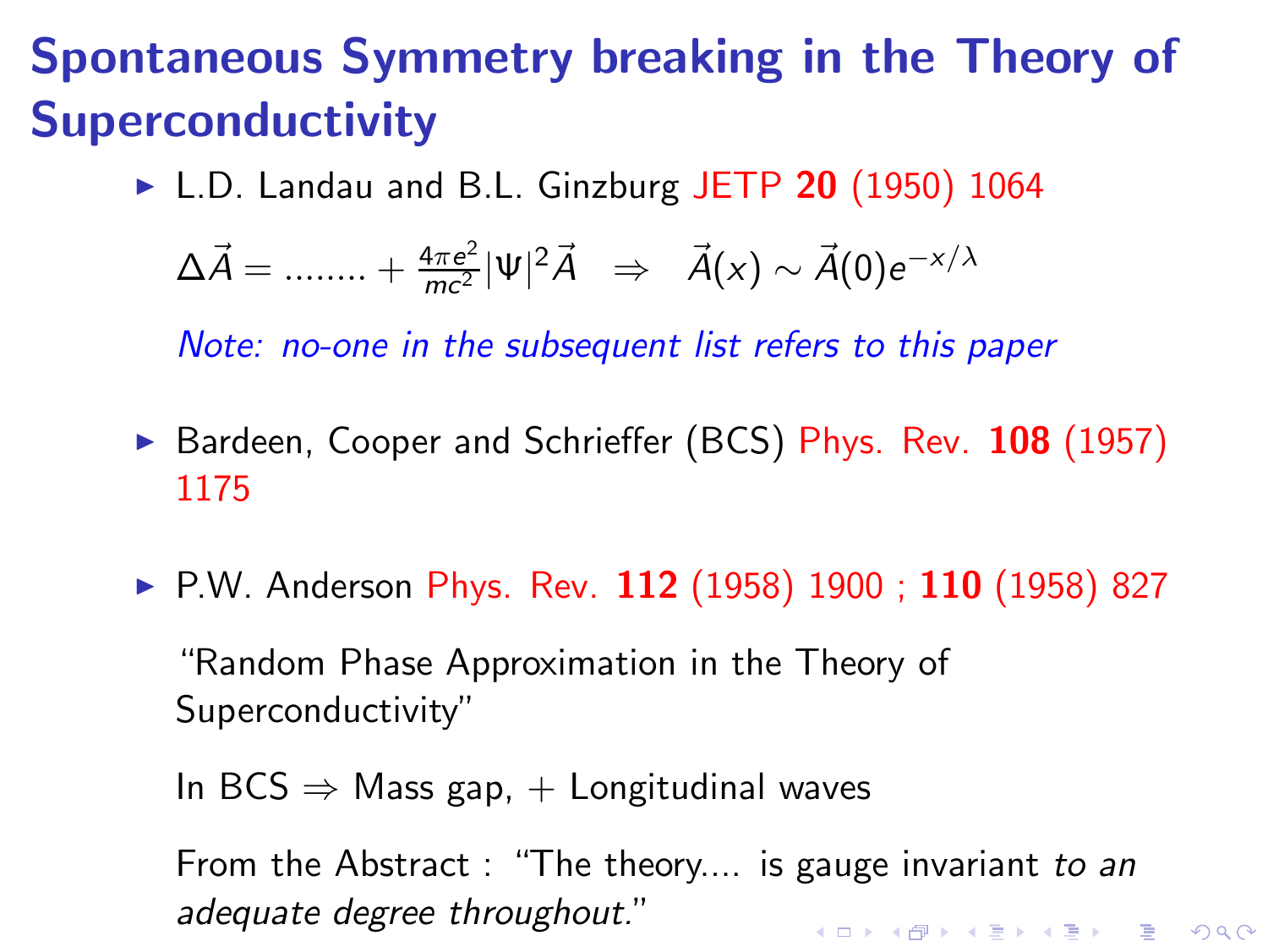▶ P.W. Anderson Phys. Rev. 130 (1963) 439

"Plasmons, Gauge invariance and Mass"

Shows that BCS exemplifies Schwinger's programme.

From the Abstract : "Schwinger has pointed out that the Yang-Mills vector boson (*He only considers Abelian theories*) ......does not necessarily have zero mass.....We show that the theory of plasma oscillations is a simple non-relativistic example exhibiting all of the features of Schwinger's idea."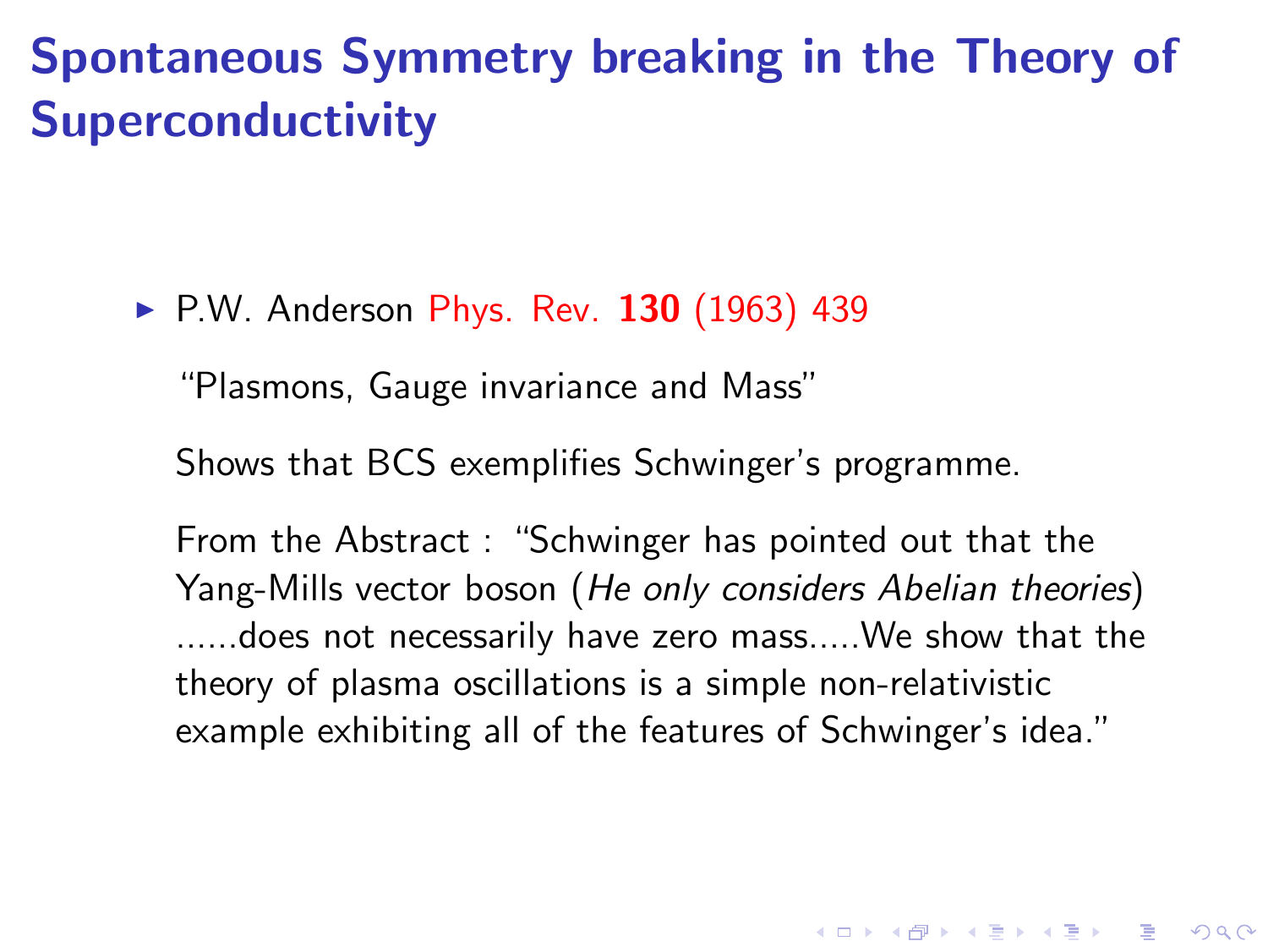▶ The introduction of the Yang-Mills theories forced theorists to re-examine the connection between gauge invariance and mass.

K ロ ▶ K @ ▶ K 할 > K 할 > 1 할 > 1 이익어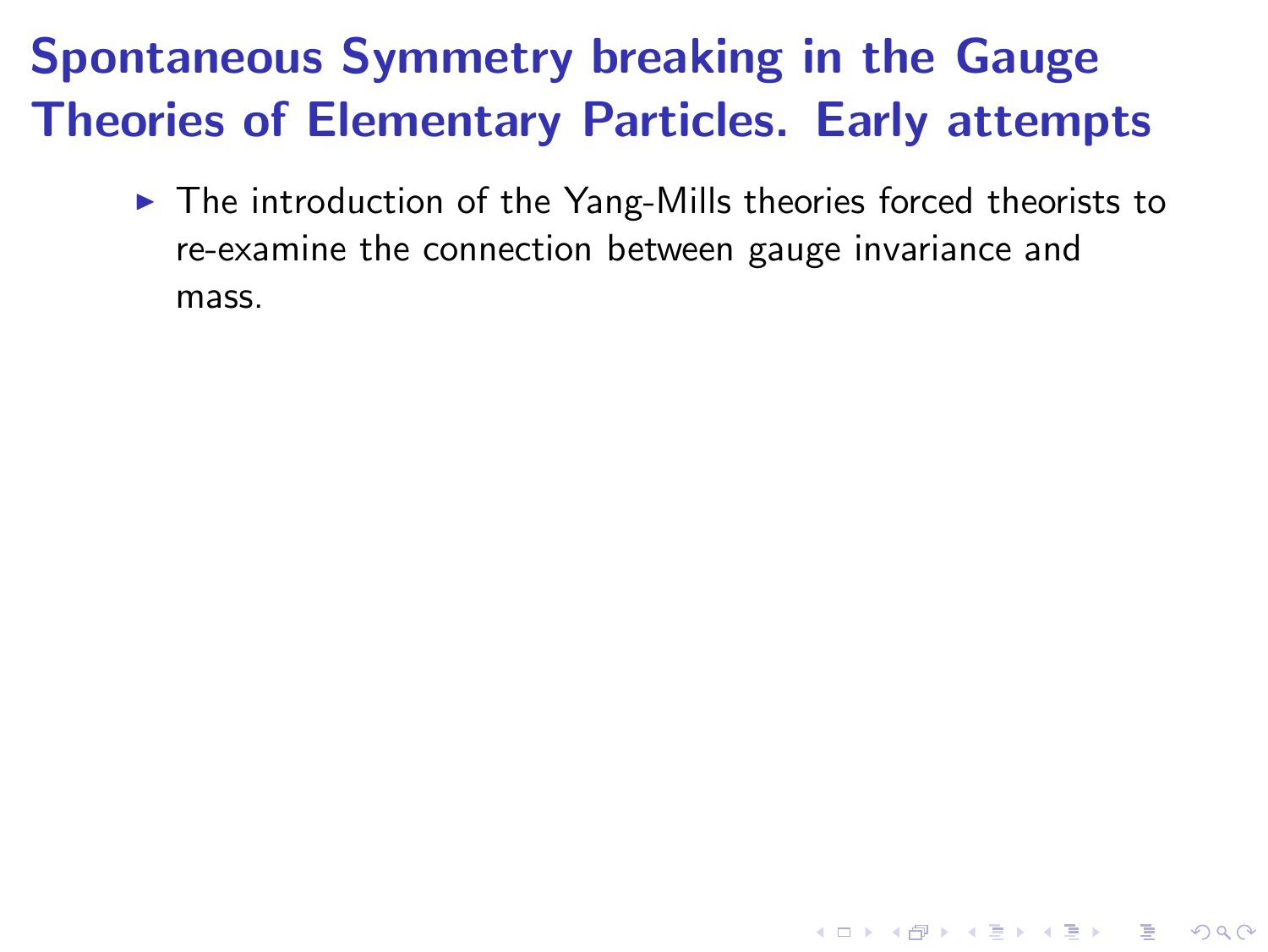- ▶ The introduction of the Yang-Mills theories forced theorists to re-examine the connection between gauge invariance and mass.
- ▶ Julian Schwinger Phys. Rev. 125 (1962) 397

"Gauge Invariance and Mass"

$$
\Pi_{\mu\nu}(q)=\Pi(q^2)\left(\textcolor{black}{g_{\mu\nu}-\frac{q_\mu q_\nu}{q^2}}\right)\hspace{.2 in} \Pi(0)\neq 0\Rightarrow m\neq 0
$$

K ロ ▶ K @ ▶ K 할 > K 할 > 1 할 > 1 이익어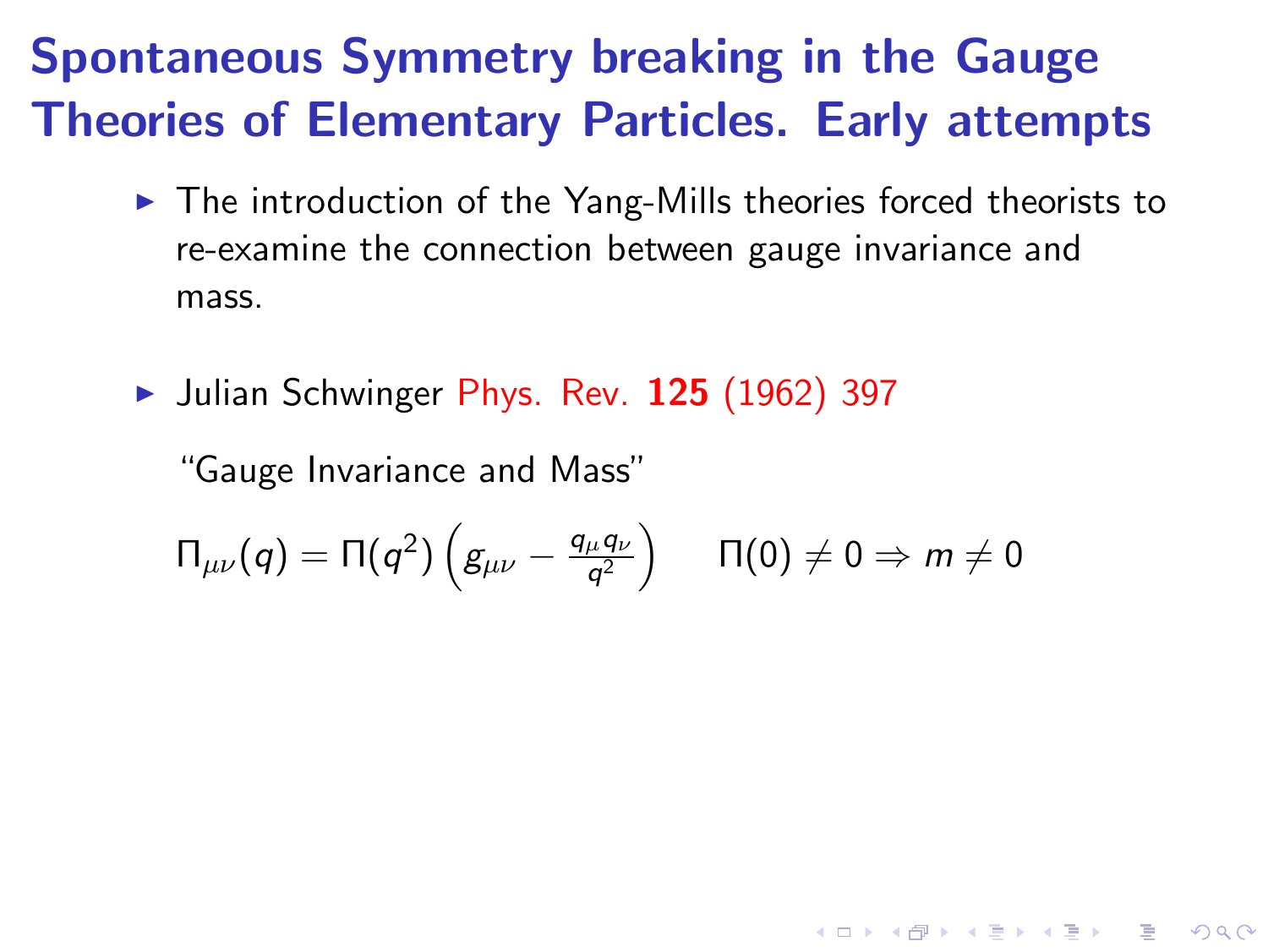- ▶ The introduction of the Yang-Mills theories forced theorists to re-examine the connection between gauge invariance and mass.
- $\blacktriangleright$  Julian Schwinger Phys. Rev. 125 (1962) 397

"Gauge Invariance and Mass"

$$
\Pi_{\mu\nu}(q)=\Pi(q^2)\left(g_{\mu\nu}-\tfrac{q_\mu q_\nu}{q^2}\right)\quad \, \Pi(0)\neq 0\Rightarrow m\neq 0
$$

 $\blacktriangleright$  Julian Schwinger Phys. Rev. 128 (1962) 2425

"Gauge Invariance and Mass II"

The Schwinger Model (2-d QED)

*Note: No references to superconductivity*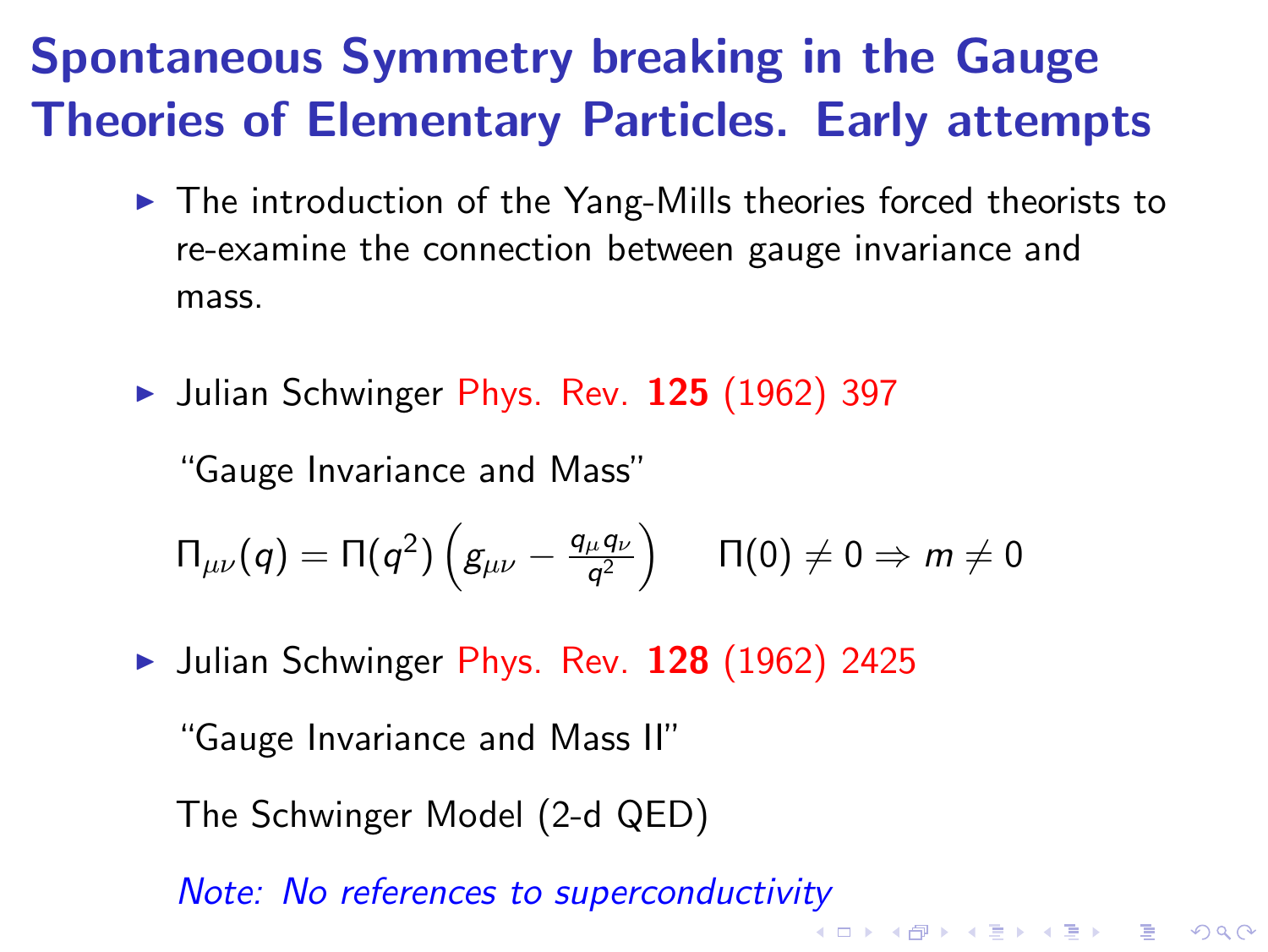$\blacktriangleright$  In fact, Schwinger had understood the connection earlier.

From Feynman's Summary Talk at the Aix-en-Provence Conference on Elementary Particles, Sept. 14-20 1961:

".....Since gauge invariance is usually believed to imply that the mass [of the gauge bosons] is zero, the first prediction of these theories ..... is disregarded. Schwinger pointed out to me however, that one can use gauge invariance to prove that the mass of the real photon is equal to zero, only if one assumes that in the complete dressed photon, there is a finite amplitude to find the undressed one."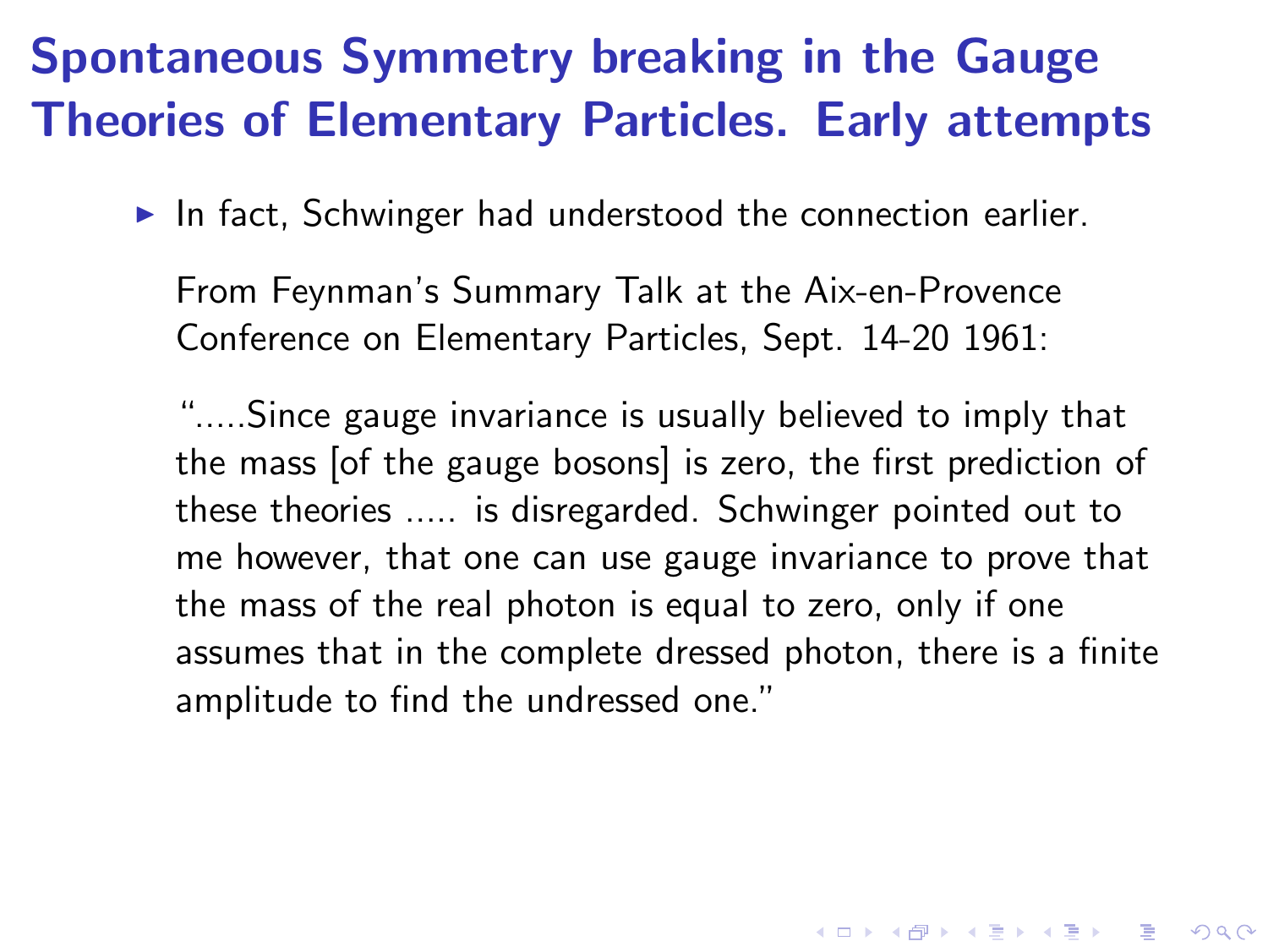$\blacktriangleright$  In fact, Schwinger had understood the connection earlier.

From Feynman's Summary Talk at the Aix-en-Provence Conference on Elementary Particles, Sept. 14-20 1961:

".....Since gauge invariance is usually believed to imply that the mass [of the gauge bosons] is zero, the first prediction of these theories ..... is disregarded. Schwinger pointed out to me however, that one can use gauge invariance to prove that the mass of the real photon is equal to zero, only if one assumes that in the complete dressed photon, there is a finite amplitude to find the undressed one."

 $\triangleright$  M. Lévy Phys. Lett. **7** (1963) 36 ; Nucl. Phys. **57** (1964) 152 Non-local, gauge invariant, QED with a massive photon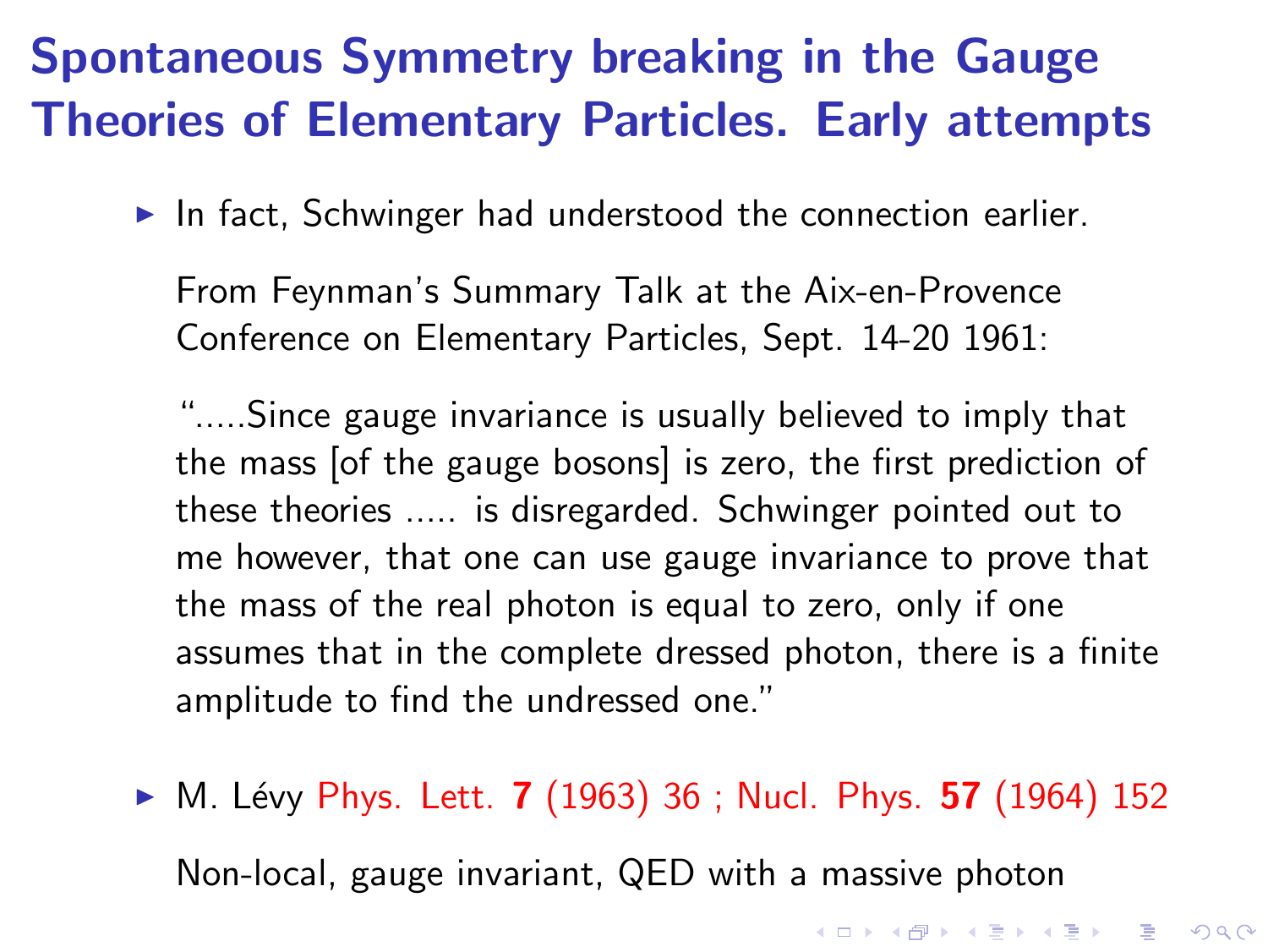▶ On the one hand we had Goldstone Theorem : Sp. Sym. Br.  $\Rightarrow$  A massless particle.

On the other we had Anderson's non-relativistic counter example.

**KORK EXTERNE PROVIDE** 

Could we find relativistic analogues?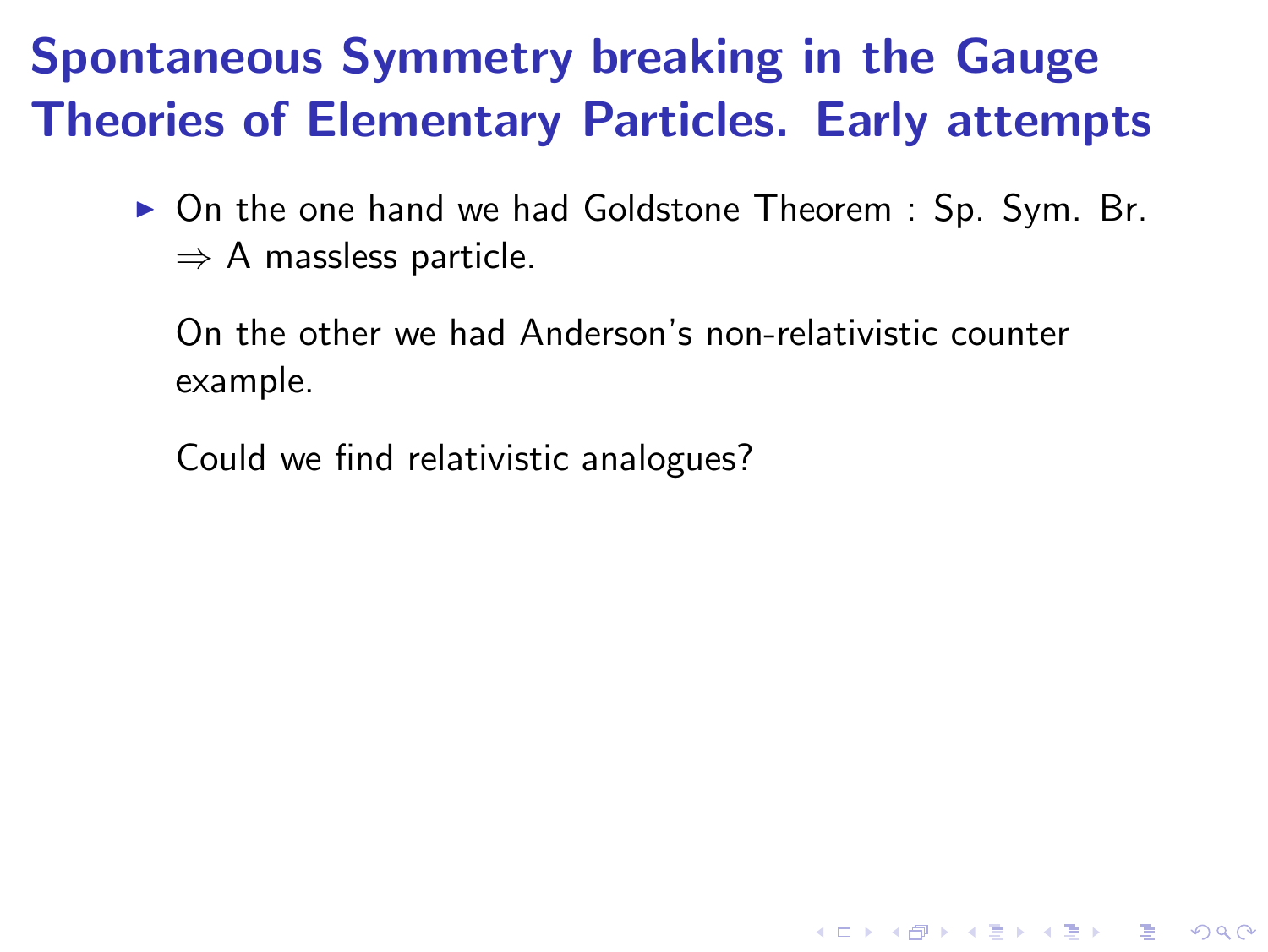▶ On the one hand we had Goldstone Theorem : Sp. Sym. Br.  $\Rightarrow$  A massless particle.

On the other we had Anderson's non-relativistic counter example.

Could we find relativistic analogues?

 $\triangleright$  A. Klein and B.W. Lee Phys. Rev. Lett. 12 (1964) 266

Does Spontaneous Breakdown of Symmetry Imply Zero-Mass Particles?

M. Baker, K. Johnson, B.W. Lee Phys. Rev. 133 B (1964) 209

**K ロ ▶ K @ ▶ K 할 X K 할 X - 할 X - 9 Q Q ^** 

Broken Symmetries and Zero-Mass Bosons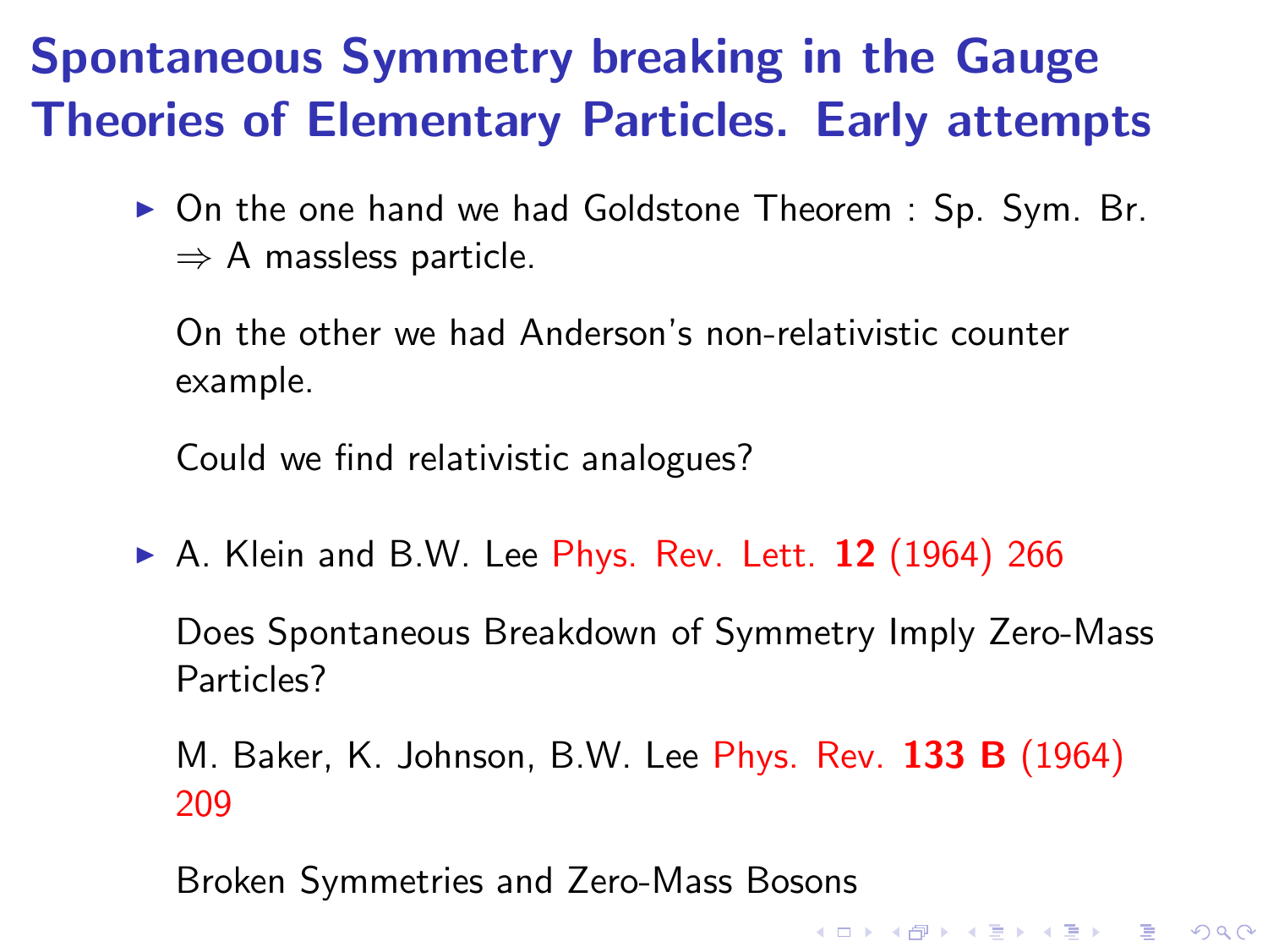▶ W. Gilbert Phys. Rev. Lett. 12 (1964) 713

"Broken Symmetries and Massless Particles"

A no-go Theorem !!

Sp. Sym. Br.  $\Rightarrow$  ∃ *A*  $\langle 0| [Q, A]|0 \rangle \neq 0$  (1)  ${\cal A}_\mu(k) = \int d^4 x e^{ikx} < 0$   $|j_\mu(x), A(0)]$   $|0> = k_\mu F(k^2)$  $(2)$ by Lorentz invariance and  $F(k^2) \neq 0$  by  $(1)$ 

But 
$$
k^{\mu}A_{\mu} = 0 \Rightarrow k^2F(k^2) = 0 \quad F(k^2) \sim \delta(k^2) \Rightarrow
$$

A massless particle

In a non-relativistic theory (2) does not hold. Problem: Find the error!**ALL KAR KERKER EL VOLO**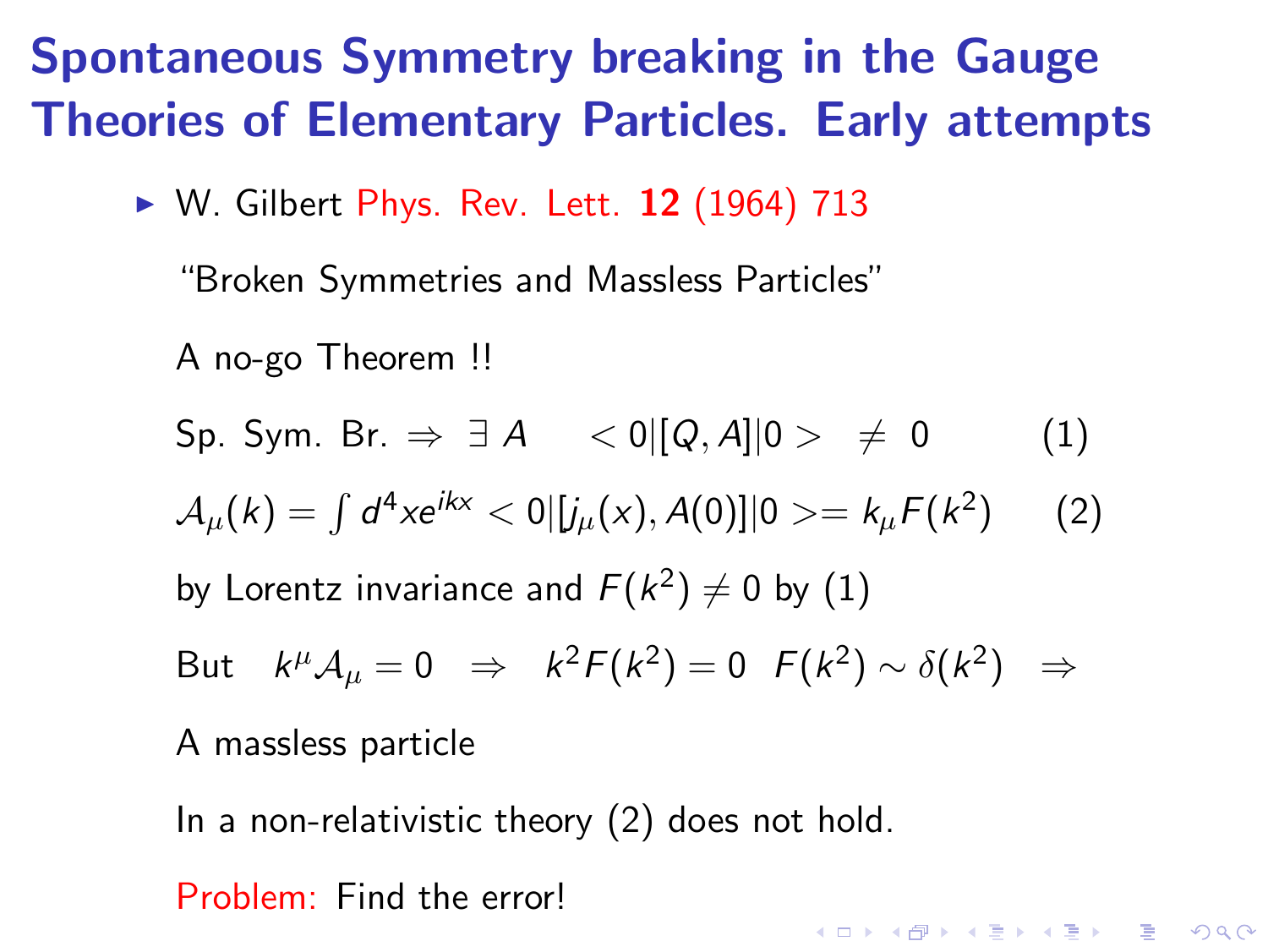$\blacktriangleright$  F. Englert and R. Brout Phys. Rev. Lett. 13 (1964) 321

The solution as we know it to-day, using elementary scalar fields.

Some remarks on the possibility of dynamical symmetry breaking.

Abelian, Non-Abelian and chiral models are considered.

The motivation was mainly centred in strong interactions.

**K ロ ▶ K @ ▶ K 할 X K 할 X - 할 X - 9 Q Q ^** 

References include SSB (Nambu *et al*), Schwinger and Sakurai.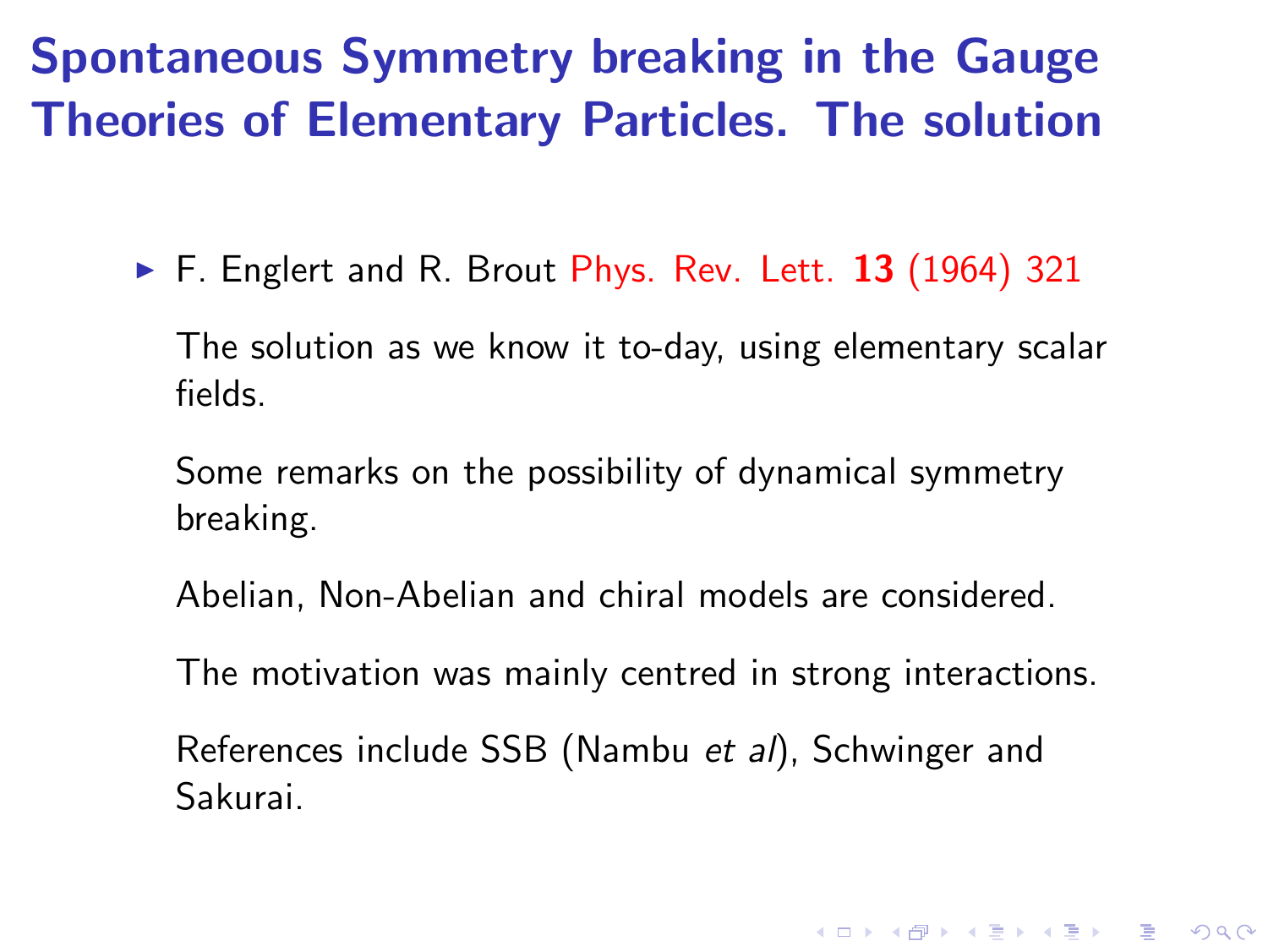$\triangleright$  P. Higgs Phys. Lett. 12 (1964) 132

Explicit example answering Gilbert's objection. The Abelian model in the Coulomb gauge.

**K ロ ▶ K @ ▶ K 할 X K 할 X - 할 X - 9 Q Q ^** 

References include SSB, Klein+Lee and Gilbert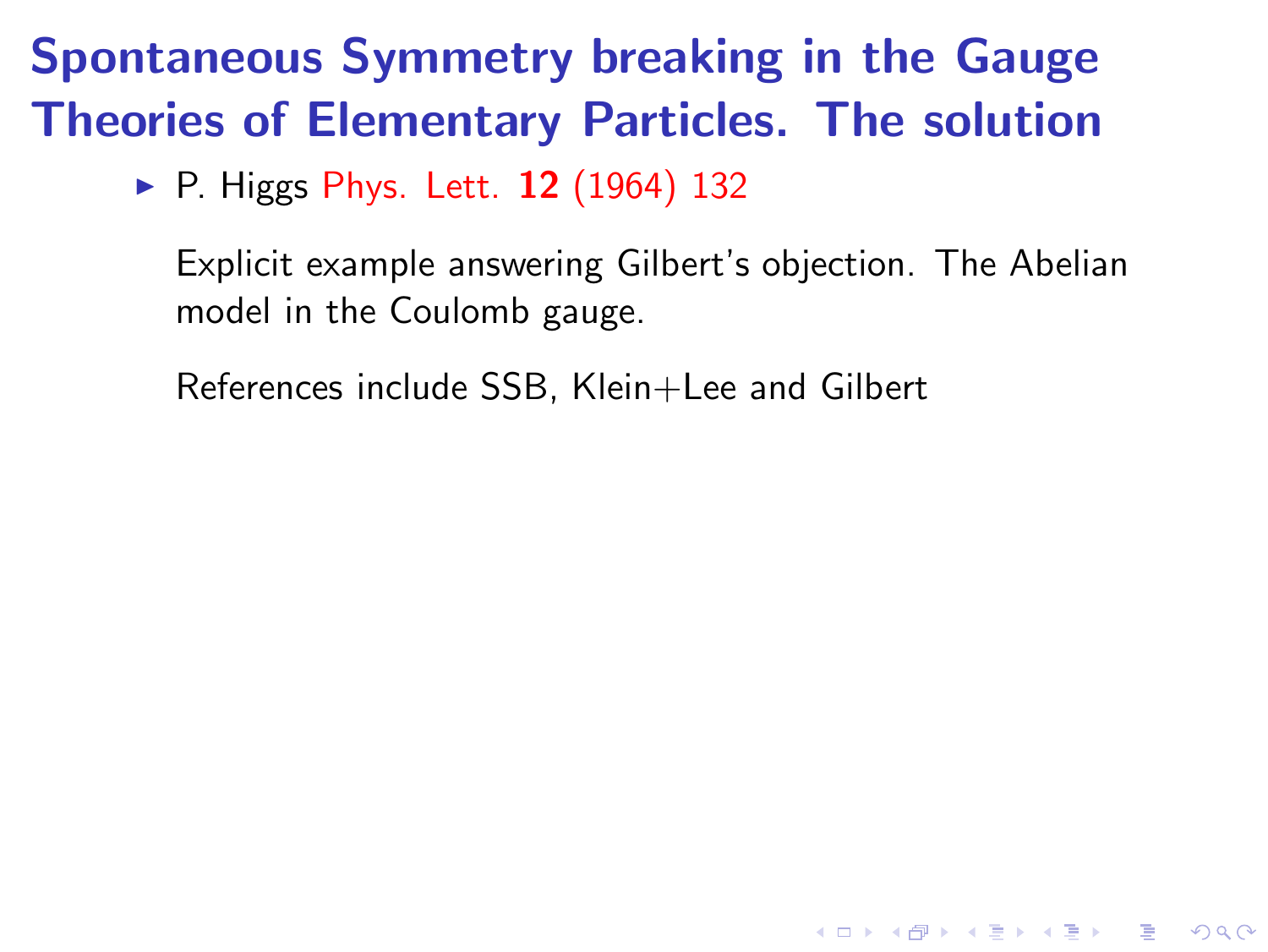▶ P. Higgs Phys. Lett. 12 (1964) 132

Explicit example answering Gilbert's objection. The Abelian model in the Coulomb gauge.

References include SSB, Klein+Lee and Gilbert

 $\triangleright$  P. Higgs Phys. Rev. Lett. 13 (1964) 508

Explicit example of the Abelian model. Discussion of the *SU*(3) Sakurai model for strong interactions.

Explicit connection between would-be Goldstone modes and longitudinal polarisations of the massive vector bosons.

Connection with superconductivity.

References include Goldstone, Anderson, Brout+Englert, **K ロ ▶ K @ ▶ K 할 X K 할 X - 할 X - 9 Q Q ^** Sakurai.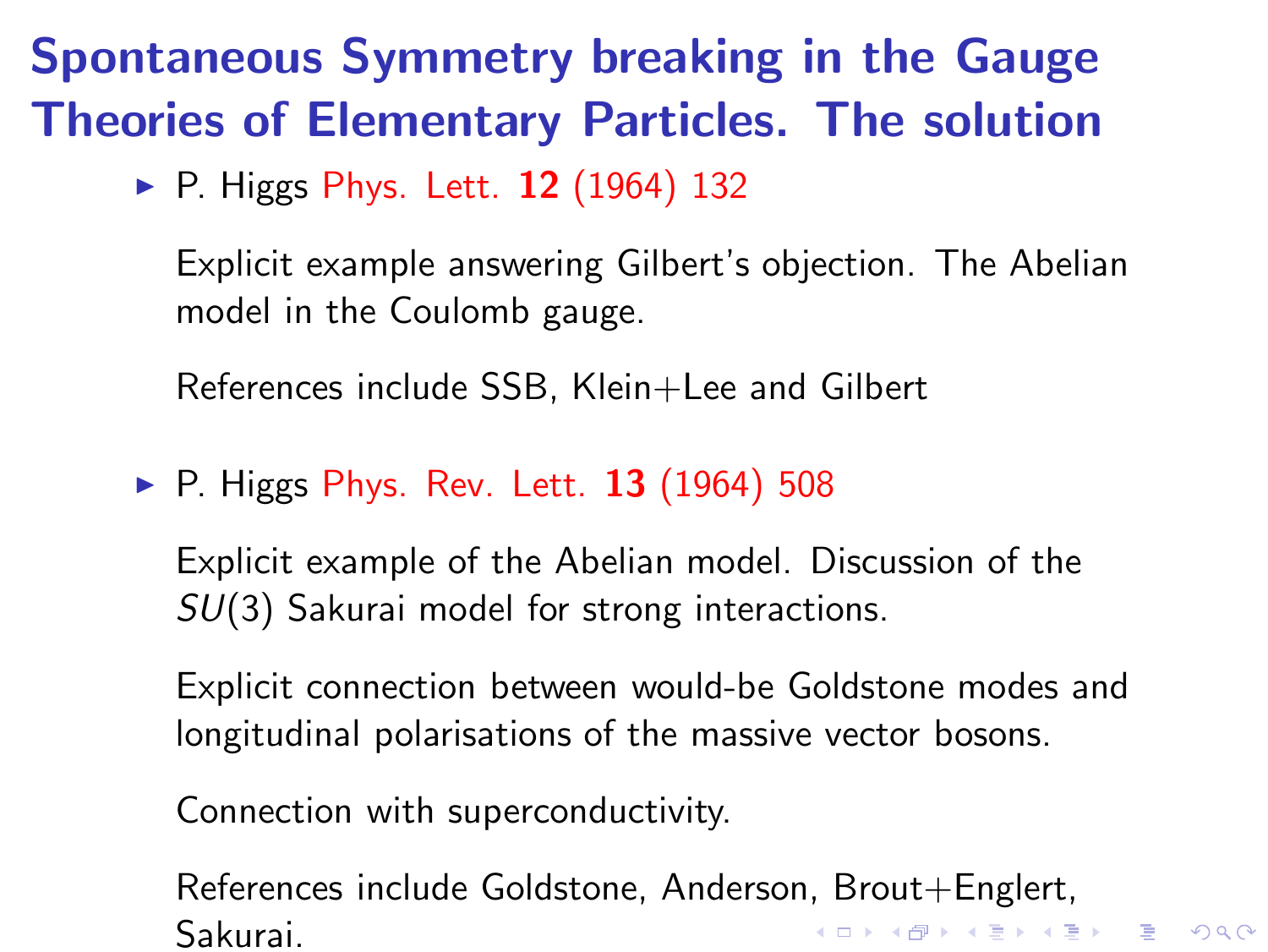► G.S. Guralnik, C.R. Hagen and T.W.B. Kibble Phys. Rev. Lett. 13 (1964) 585

Detailed discussion of the Abelian model. Explicit counting  $3=2+1$ .

K ロ ▶ K @ ▶ K 할 > K 할 > 1 할 > 1 이익어

Vague connection to superconductivity. No references.

References include Goldstone, Gilbert, Brout+Englert (published), Higgs (preprint)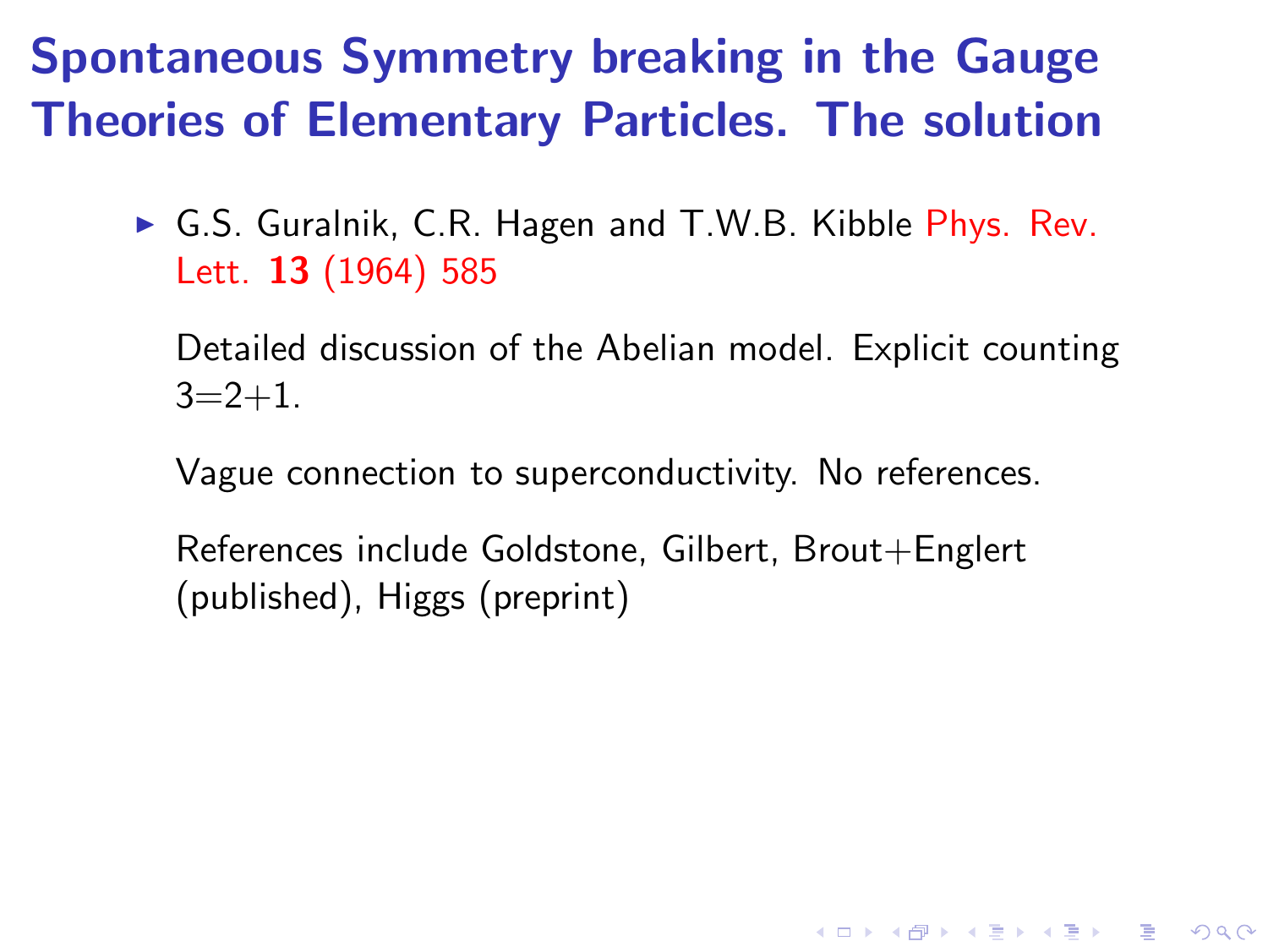► G.S. Guralnik, C.R. Hagen and T.W.B. Kibble Phys. Rev. Lett. 13 (1964) 585

Detailed discussion of the Abelian model. Explicit counting  $3=2+1$ .

Vague connection to superconductivity. No references.

References include Goldstone, Gilbert, Brout+Englert (published), Higgs (preprint)

► S. Weinberg Phys. Rev. Lett. 19 (1967) 1264

The Synthesis: The Englert-Brout-Higgs mechanism in the electroweak interactions. The same mechanism gives masses to the fermions.

**K ロ ▶ K @ ▶ K 할 X K 할 X - 할 X - 9 Q Q ^**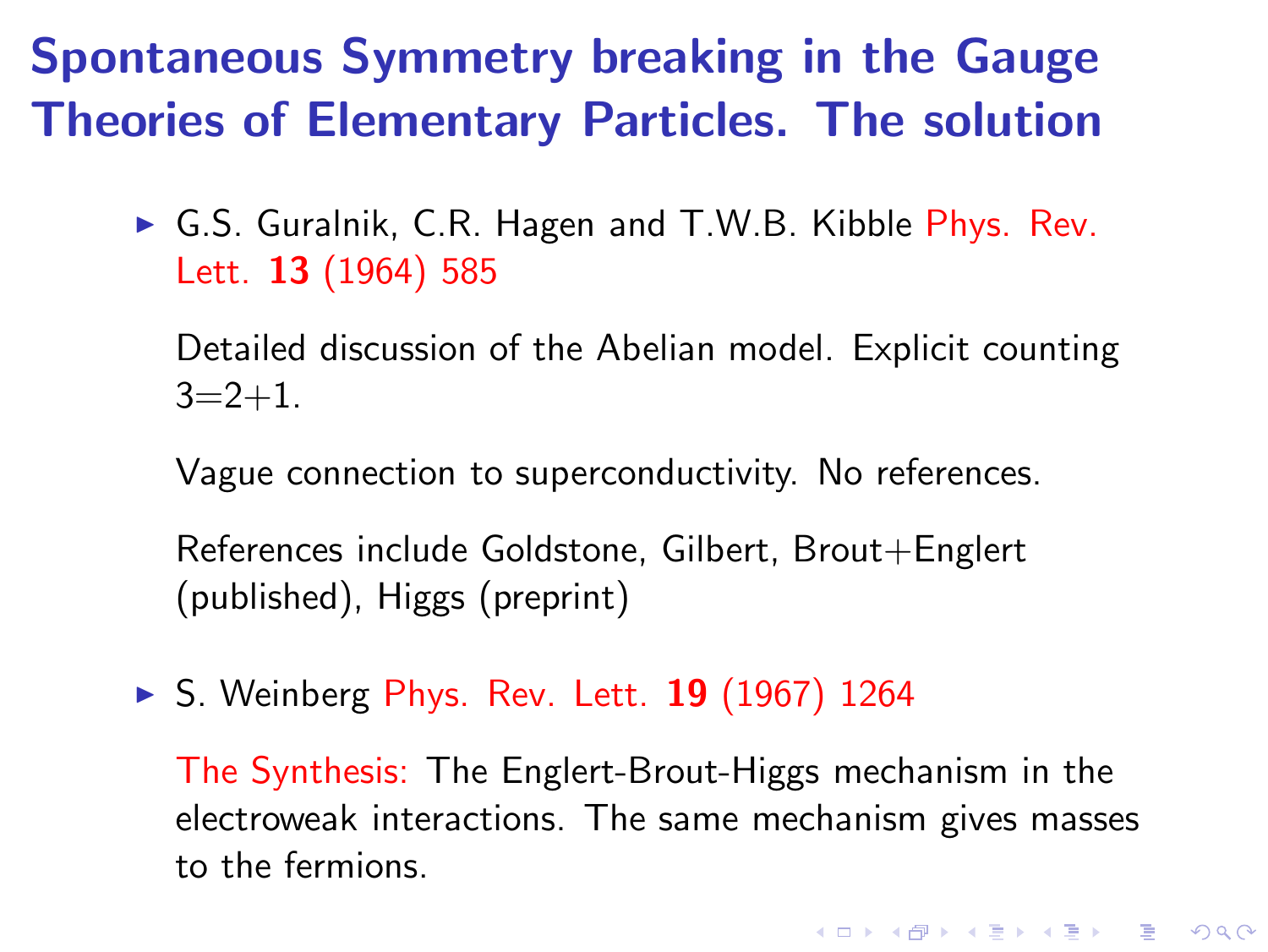▶ Study its properties. Measure as many branching ratios as possible.

K ロ ▶ K @ ▶ K 할 ▶ K 할 ▶ ( 할 ) 19 Q Q ·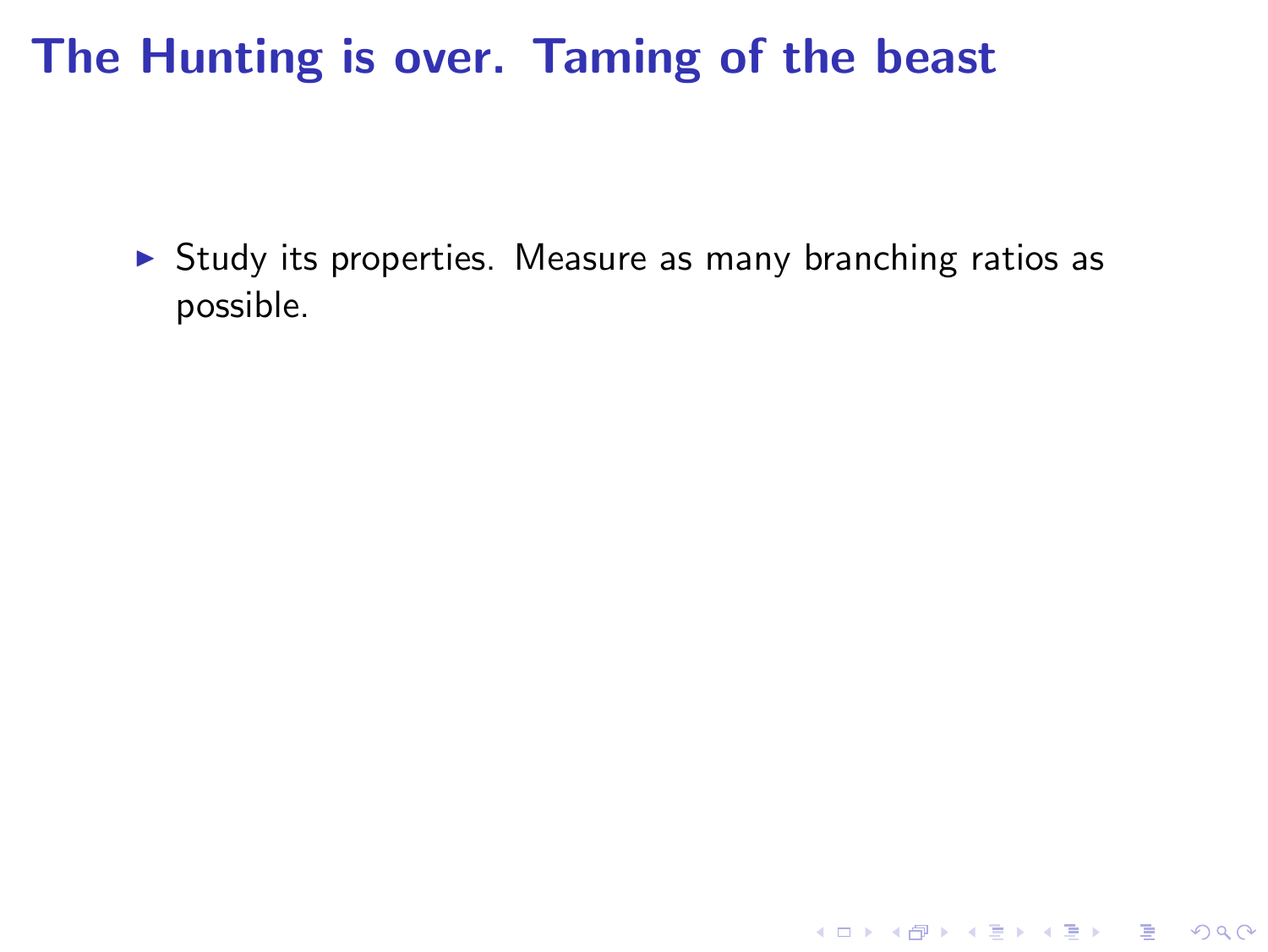▶ Study its properties. Measure as many branching ratios as possible.

K ロ ▶ K @ ▶ K 할 X X 할 X 및 할 X 9 Q Q\*

 $\blacktriangleright$  How many are there?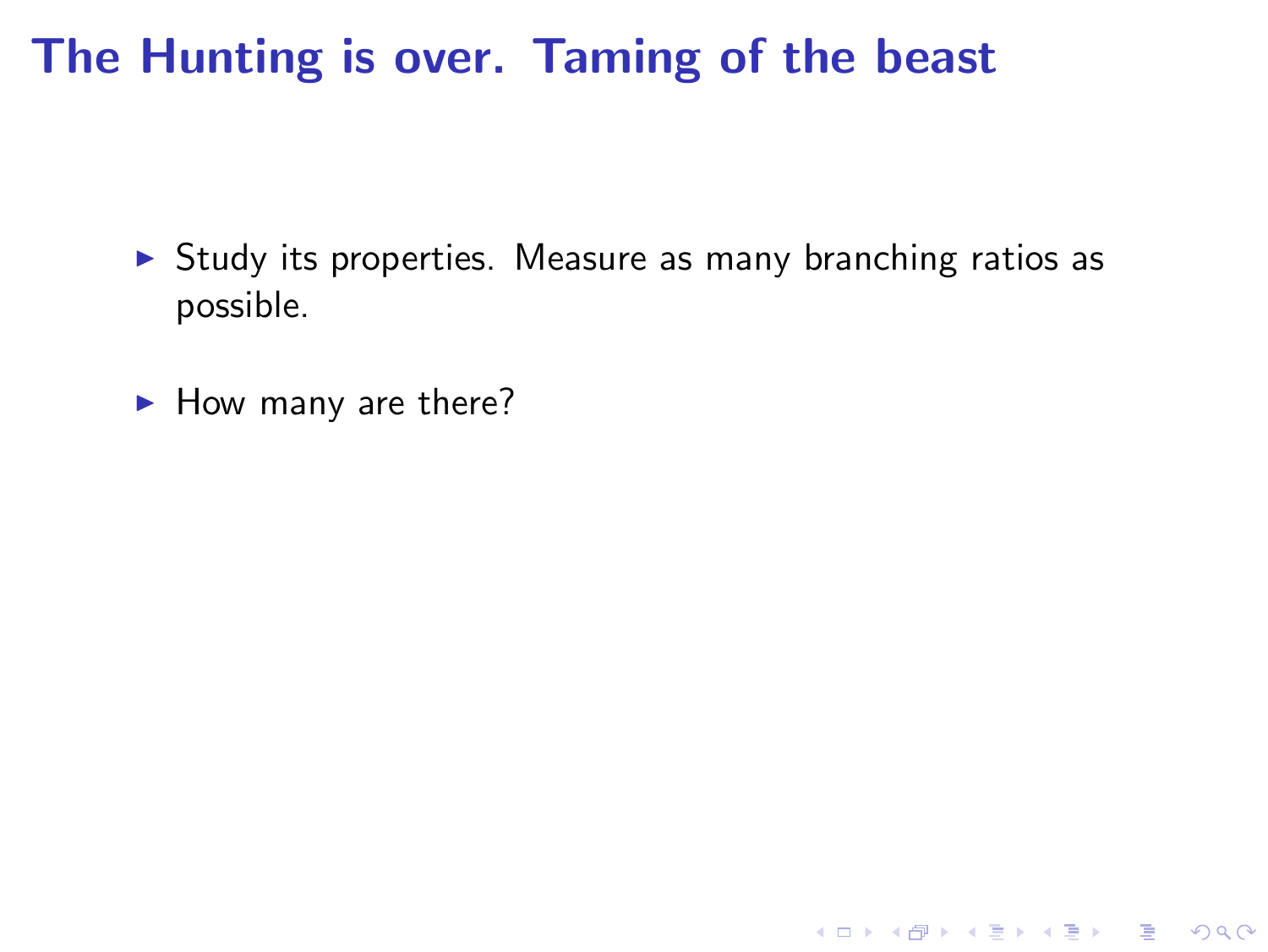- ► Study its properties. Measure as many branching ratios as possible.
- $\blacktriangleright$  How many are there?
- ▶ Elementary versus Composite

No new strong interactions at the 100 GeV range  $\Rightarrow$ Elementary??

K ロ ▶ K @ ▶ K 할 > K 할 > 1 할 > 1 이익어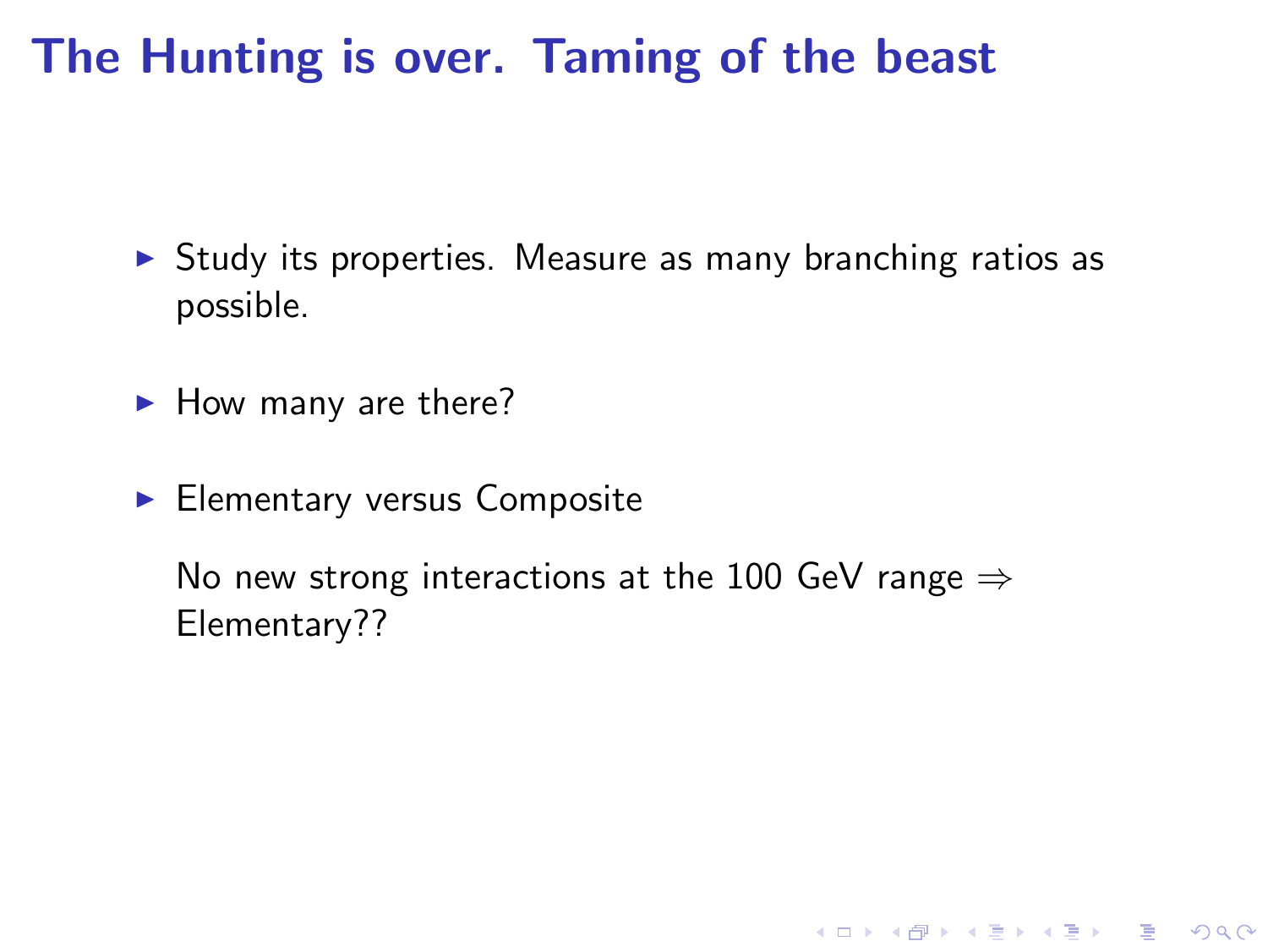- ► Study its properties. Measure as many branching ratios as possible.
- $\blacktriangleright$  How many are there?
- ▶ Elementary versus Composite

No new strong interactions at the 100 GeV range  $\Rightarrow$ Elementary??

**KORK EXTERNE PROVIDE** 

 $\triangleright$  Need for a dedicated collider??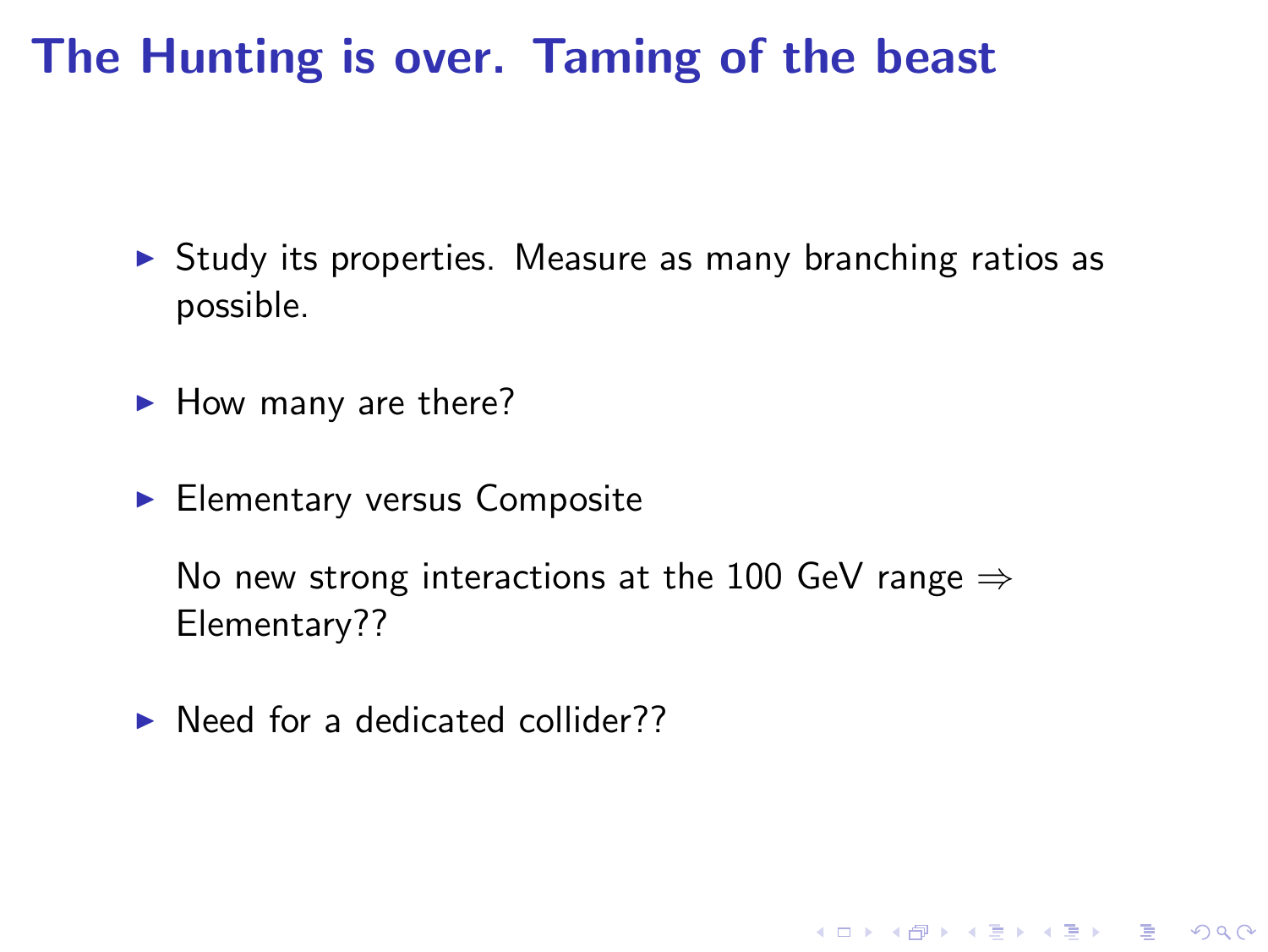$\triangleright$  In the old approach to Particle Physics you start from the observed Particles and try to guess their interactions.

K ロ ▶ K @ ▶ K 할 > K 할 > 1 할 > 1 이익어

Only moderate success.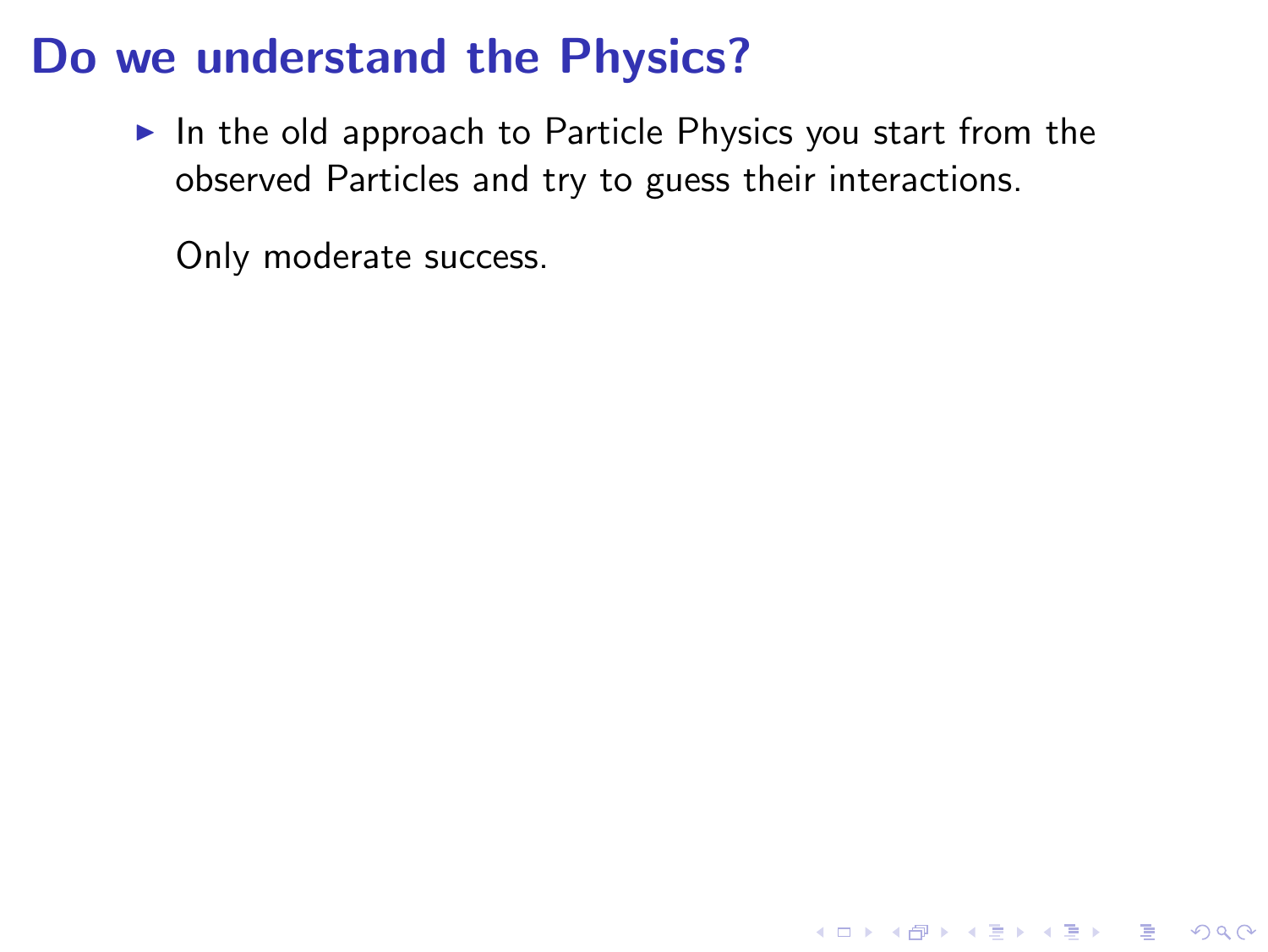$\triangleright$  In the old approach to Particle Physics you start from the observed Particles and try to guess their interactions.

Only moderate success.

 $\triangleright$  Gauge theories have changed our way of thinking.

You start from the symmetry and the symmetry determines the interactions.

**KORK EXTERNE PROVIDE**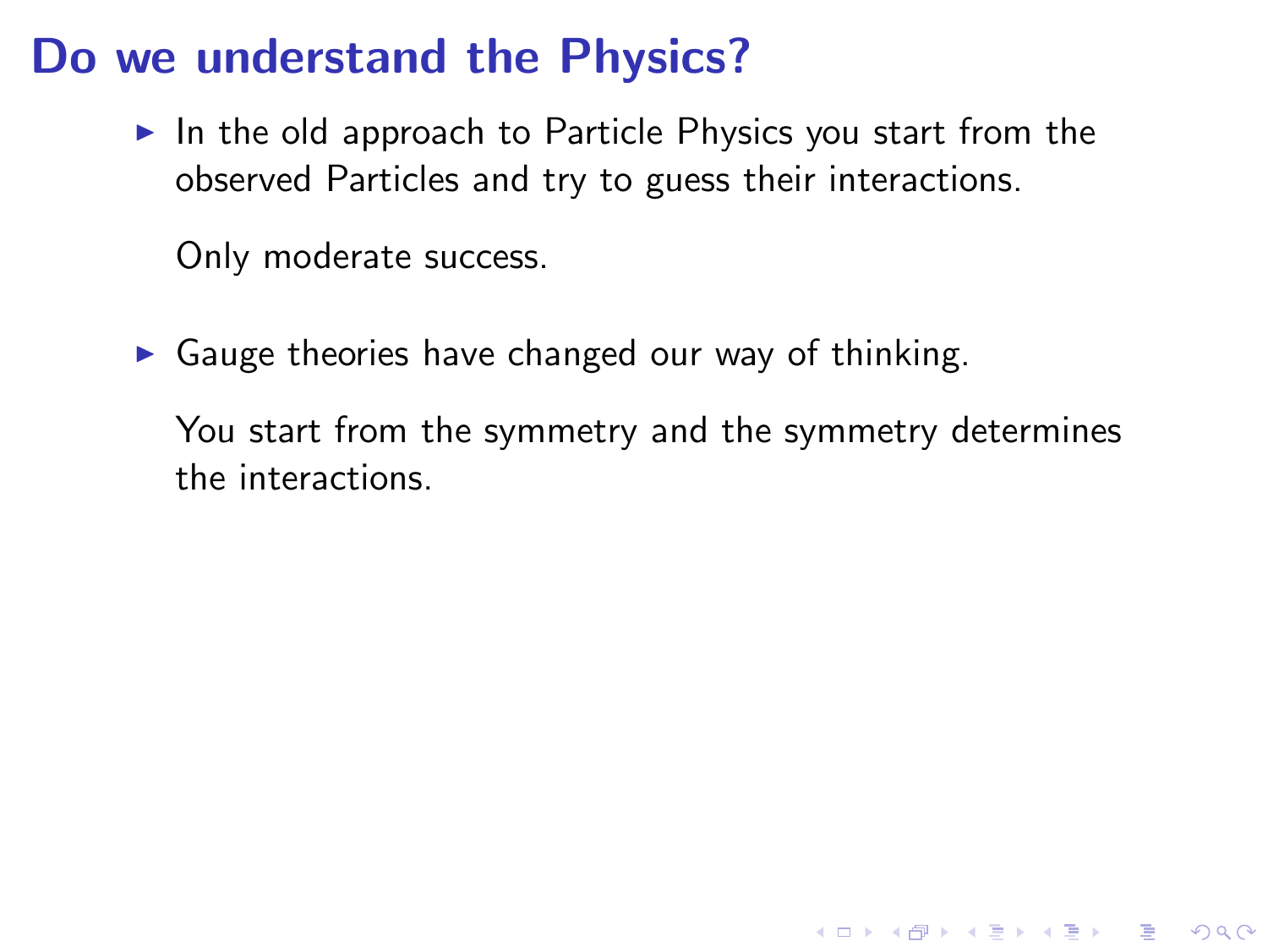$\triangleright$  In the old approach to Particle Physics you start from the observed Particles and try to guess their interactions.

Only moderate success.

 $\triangleright$  Gauge theories have changed our way of thinking.

You start from the symmetry and the symmetry determines the interactions.

 $\triangleright$  Gauge theories contain three independent worlds:

The gauge bosons and their dynamics are determined by the Geometry

The fermions are arbitrary, but their dynamics is not.

The scalars are completely arbitrary. Their masses are unstable Why??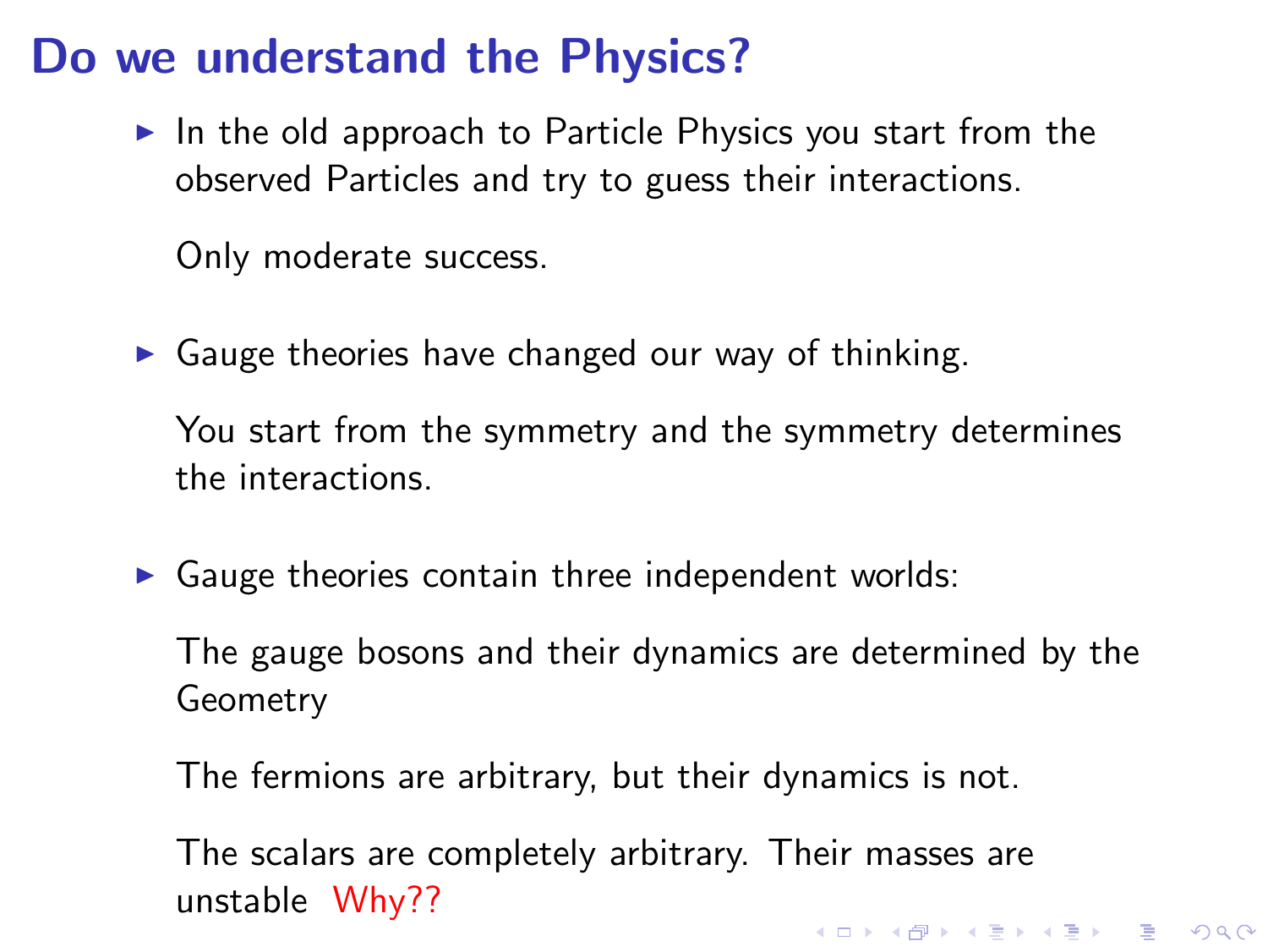$\blacktriangleright$  Possible theoretical answers:

**K ロ K イロ K K モ K K モ K エ エ エ イ の Q (^**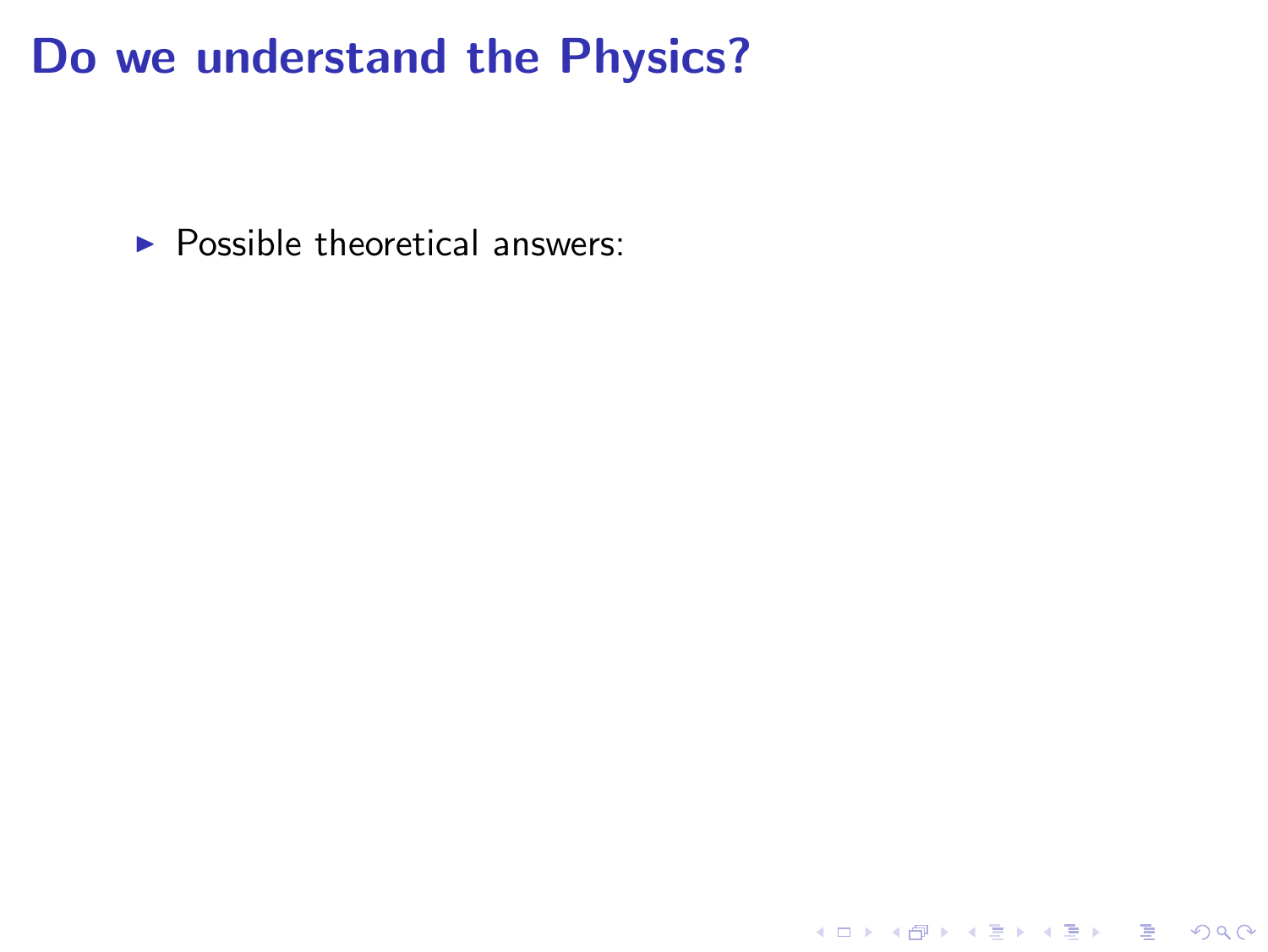$\blacktriangleright$  Possible theoretical answers:

 $\blacktriangleright$  No elementary scalars.

Does not seem to work

K ロ ▶ K @ ▶ K 할 ▶ K 할 ▶ | 할 | © 9 Q @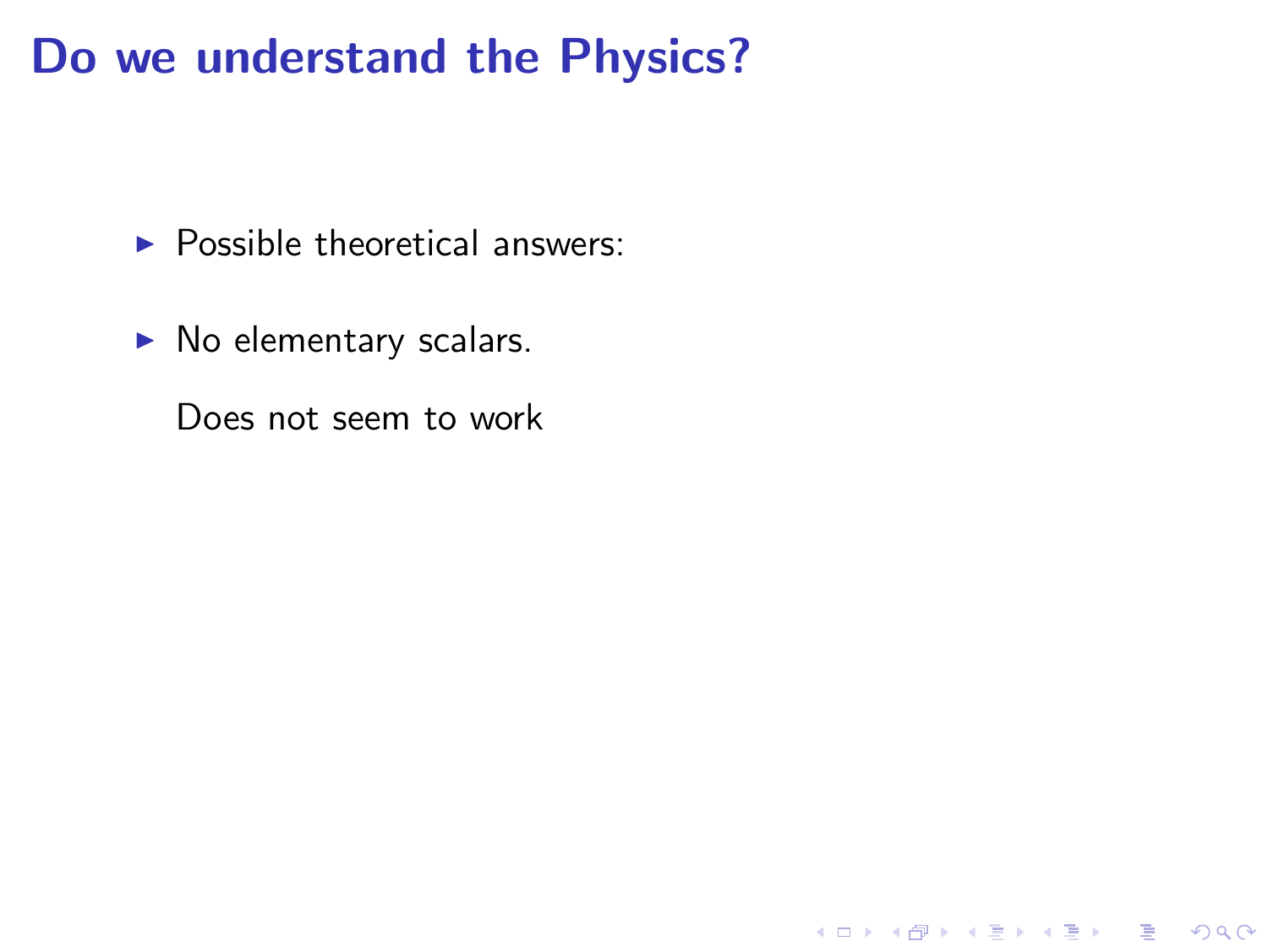$\blacktriangleright$  Possible theoretical answers:

 $\blacktriangleright$  No elementary scalars.

Does not seem to work

▶ Supersymmetry. The scalars complete the massive vector supermultiplet.

K ロ ▶ K @ ▶ K 할 > K 할 > 1 할 > 1 이익어

We do not know the breaking.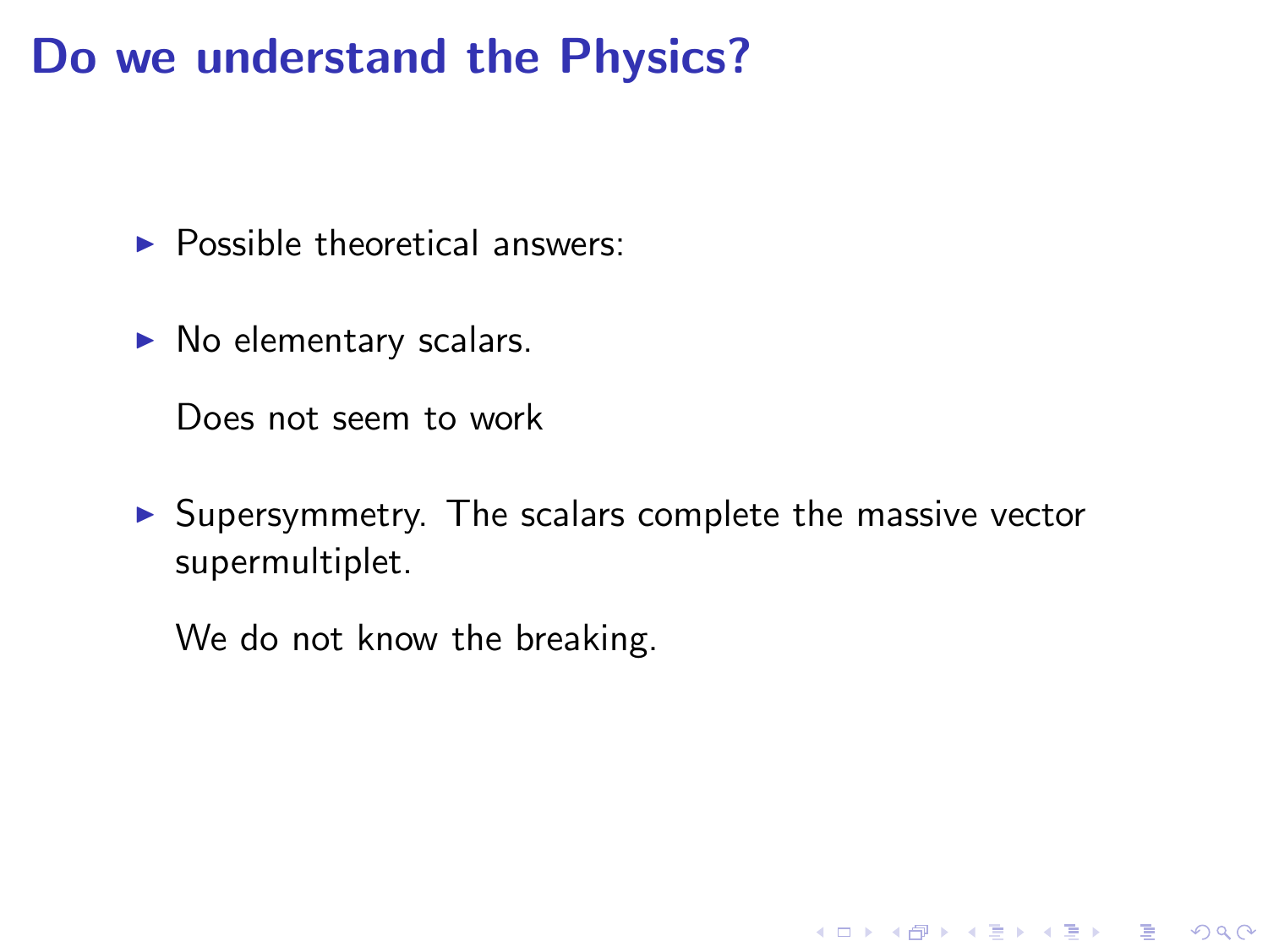$\blacktriangleright$  Possible theoretical answers:

 $\triangleright$  No elementary scalars.

Does not seem to work

▶ Supersymmetry. The scalars complete the massive vector supermultiplet.

**ADD YEARS ARA YOUR** 

We do not know the breaking.

 $\triangleright$  Could the scalars become also geometrical?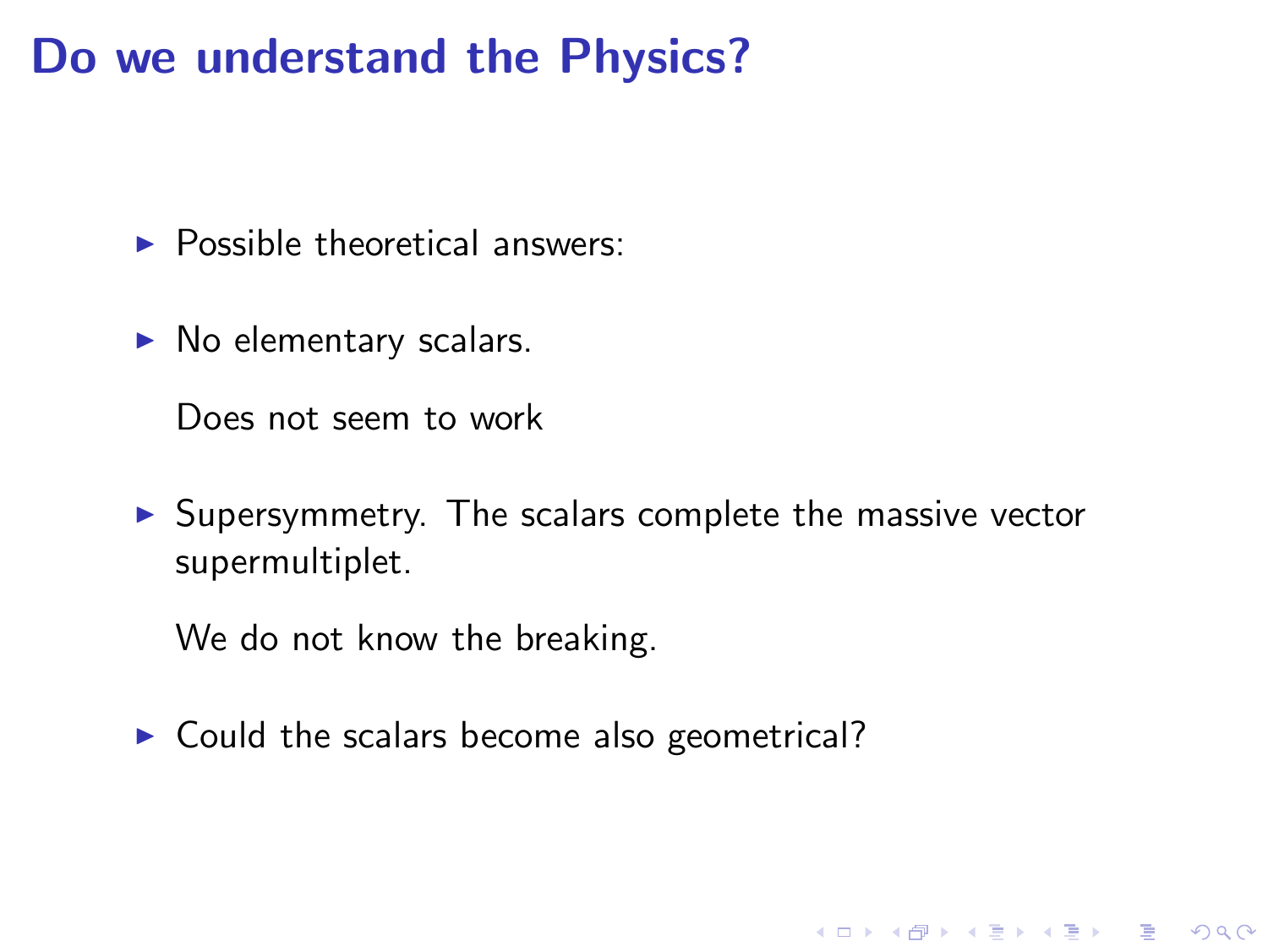▶ Gauge transformations are:

Diffeomorphisms *space-time*

Internal symmetries

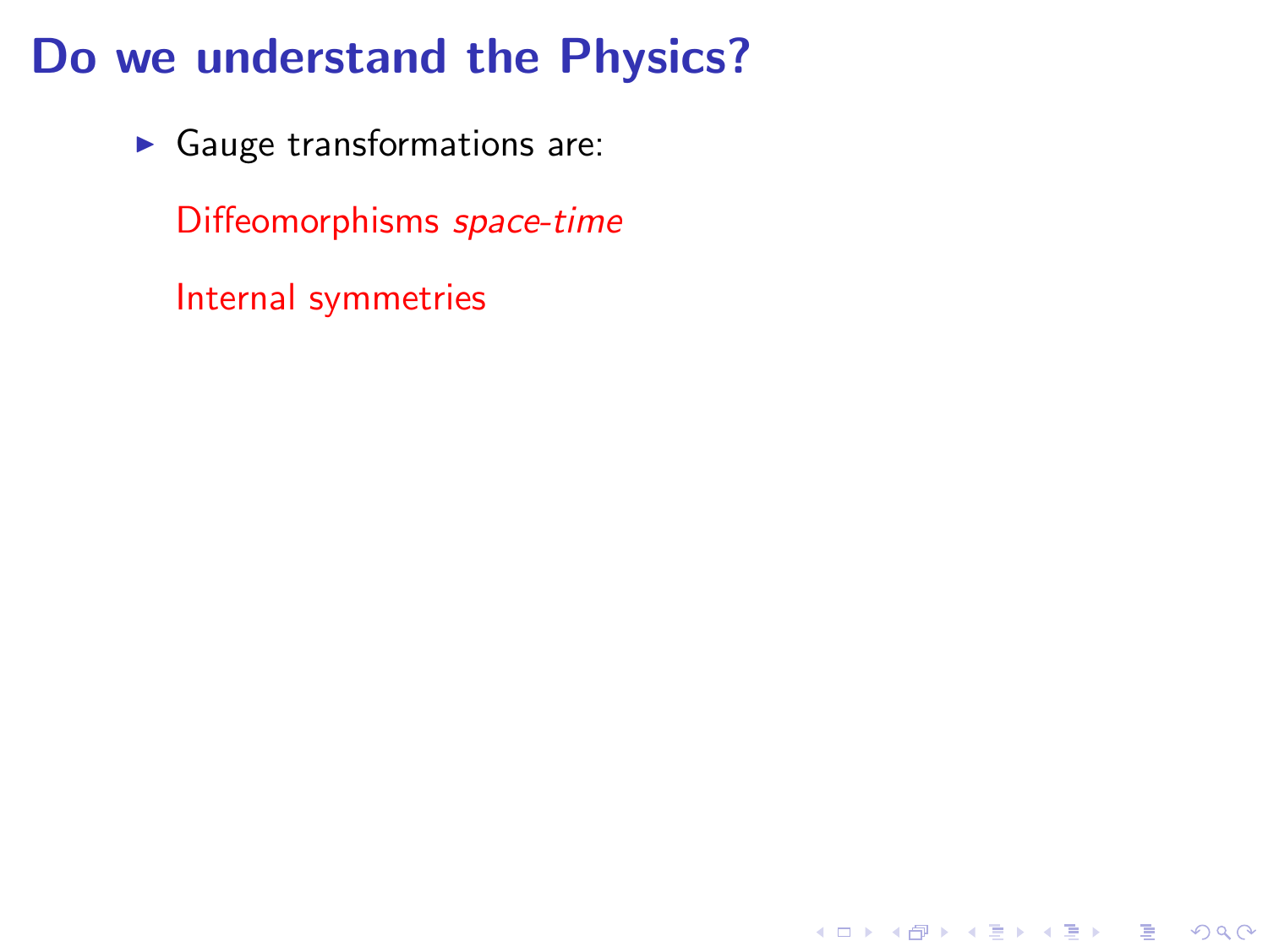$\blacktriangleright$  Gauge transformations are:

Diffeomorphisms *space-time*

Internal symmetries

 $\triangleright$  But the internal symmetry transformations are only local in space-time.

K ロ ▶ K @ ▶ K 할 > K 할 > 1 할 > 1 이익어

Is Kaluza-Klein the answer?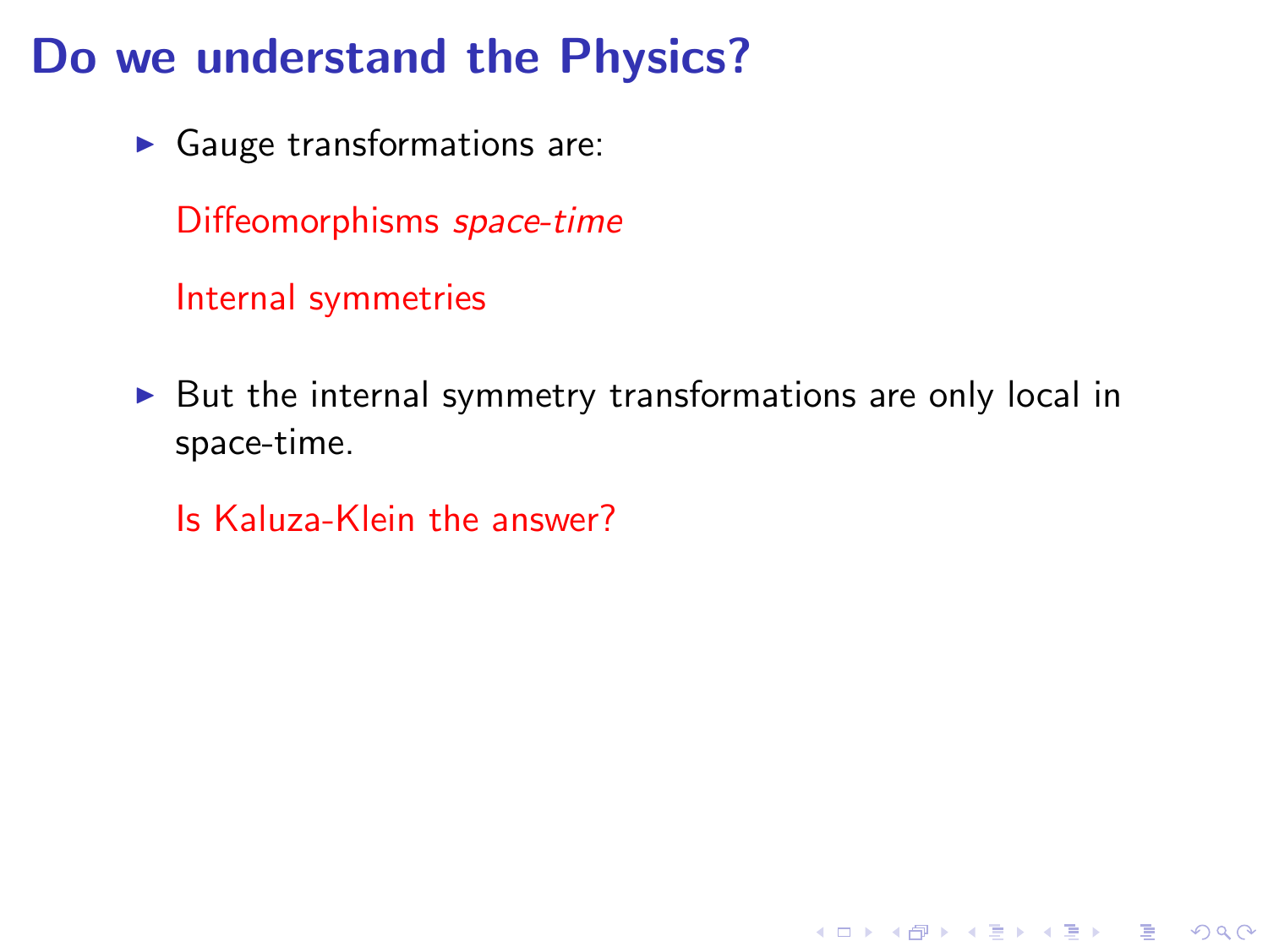$\blacktriangleright$  Gauge transformations are:

Diffeomorphisms *space-time*

Internal symmetries

 $\triangleright$  But the internal symmetry transformations are only local in space-time.

Is Kaluza-Klein the answer?

 $\triangleright$  Question: Is there a space on which Internal symmetry transformations act as Diffeomorphisms?

**KORK EXTERNE PROVIDE**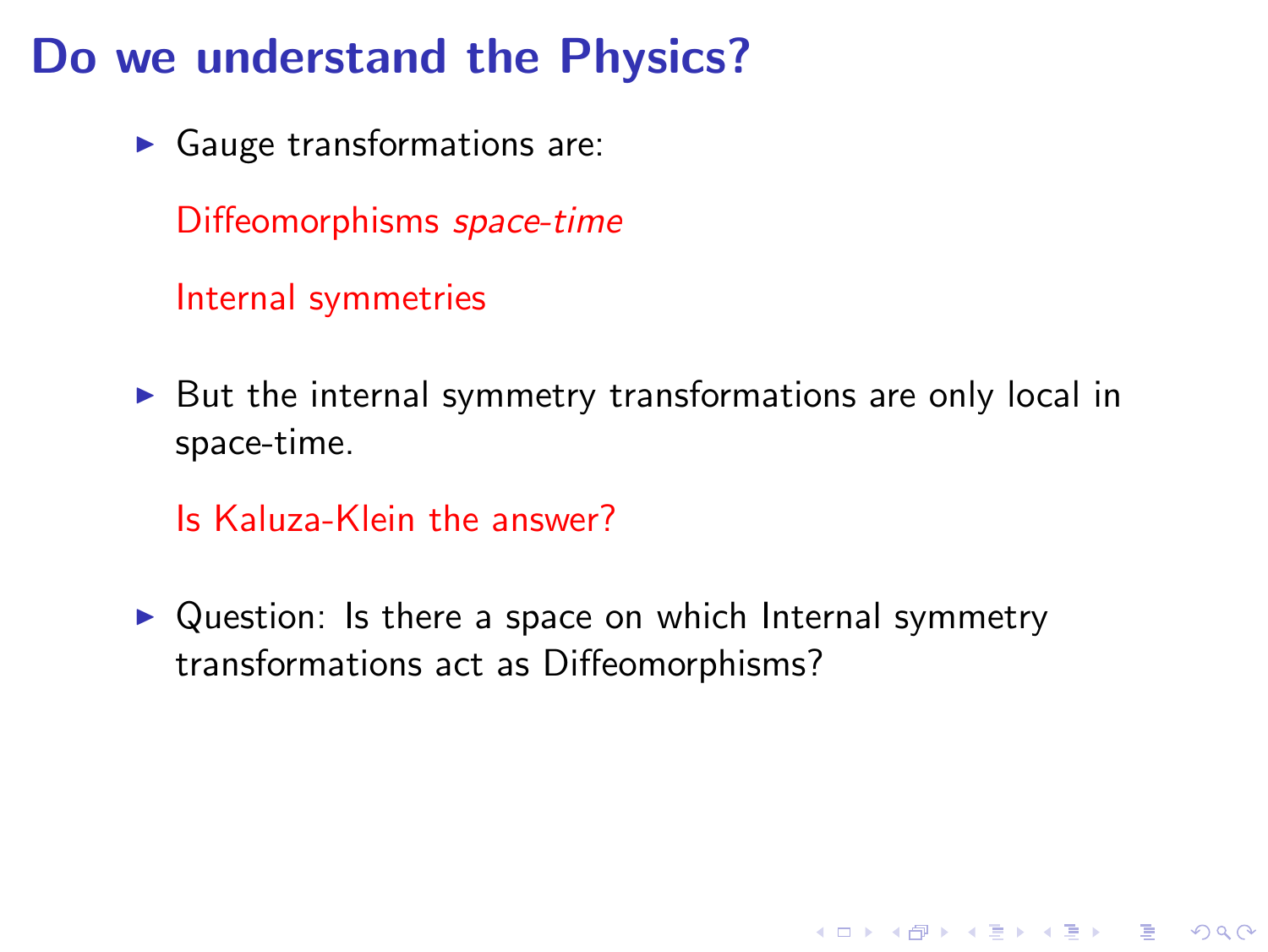$\blacktriangleright$  Gauge transformations are:

Diffeomorphisms *space-time*

Internal symmetries

 $\triangleright$  But the internal symmetry transformations are only local in space-time.

Is Kaluza-Klein the answer?

- $\triangleright$  Question: Is there a space on which Internal symmetry transformations act as Diffeomorphisms?
- ▶ Answer: Yes, but it is a space with non-commutative geometry.
	- A space defined by an algebra of matrix-valued functions

K ロ ▶ K @ ▶ K 할 > K 할 > 1 할 > 1 이익어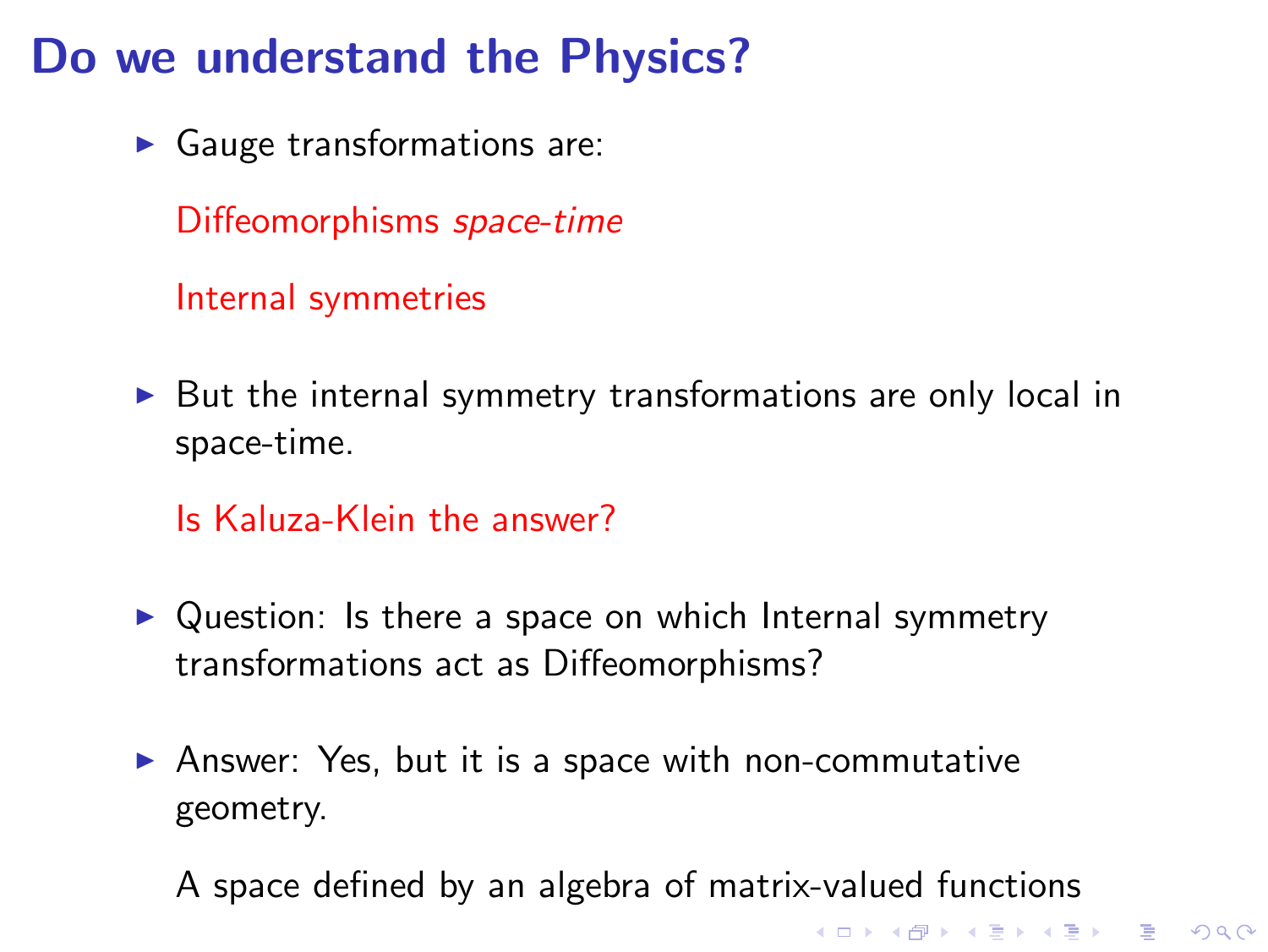▶ A possible way to unify gauge theories and Gravity???

K ロ ▶ K @ ▶ K 할 ▶ K 할 ▶ ( 할 ) 19 Q Q ·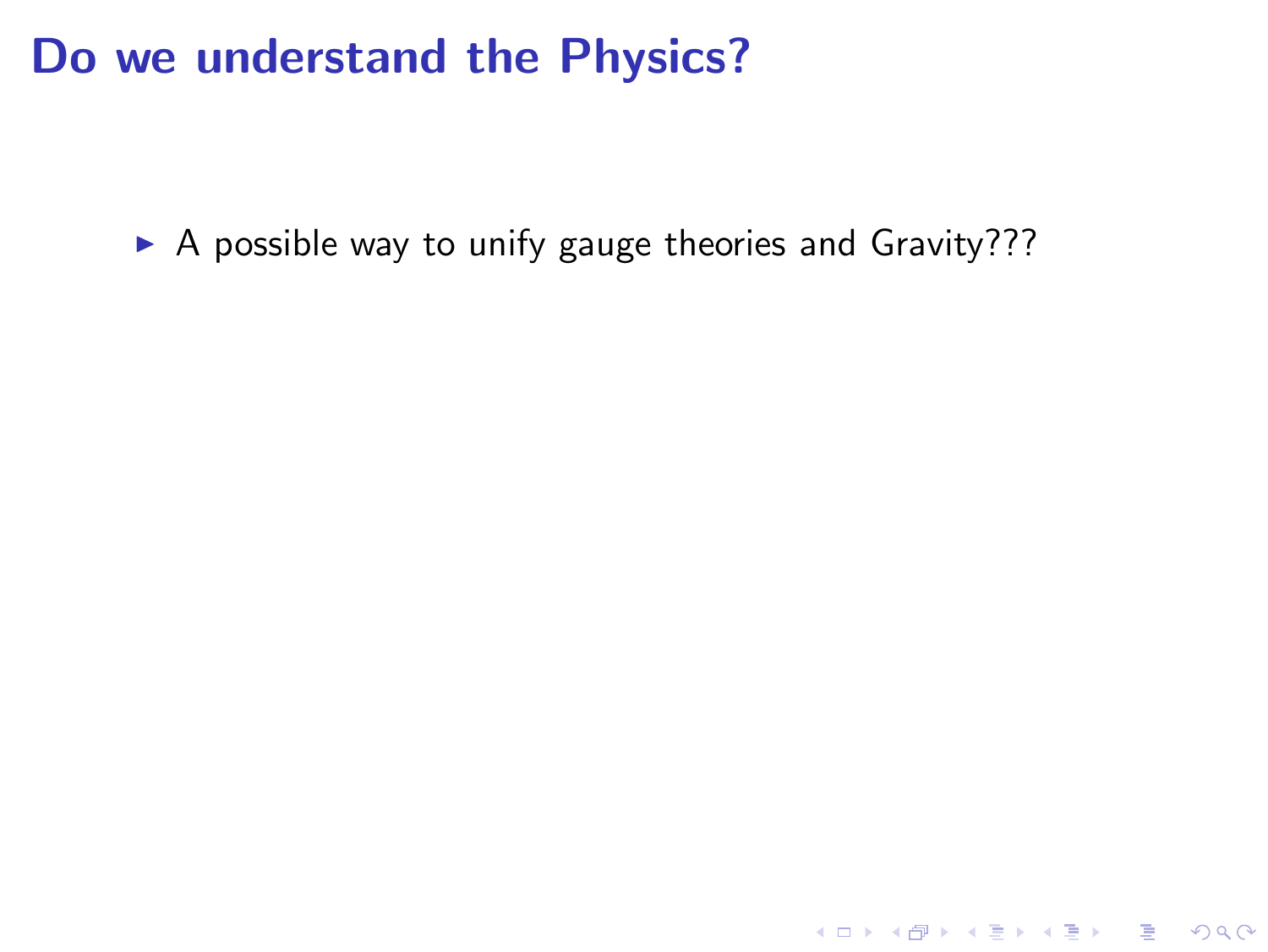$\triangleright$  A possible way to unify gauge theories and Gravity???

▶ A possible connection between gauge fields and scalar fields.

The scalar field is the component of the gauge field in the direction of a discrete dimension.

**KORK EXTERNE PROVIDE**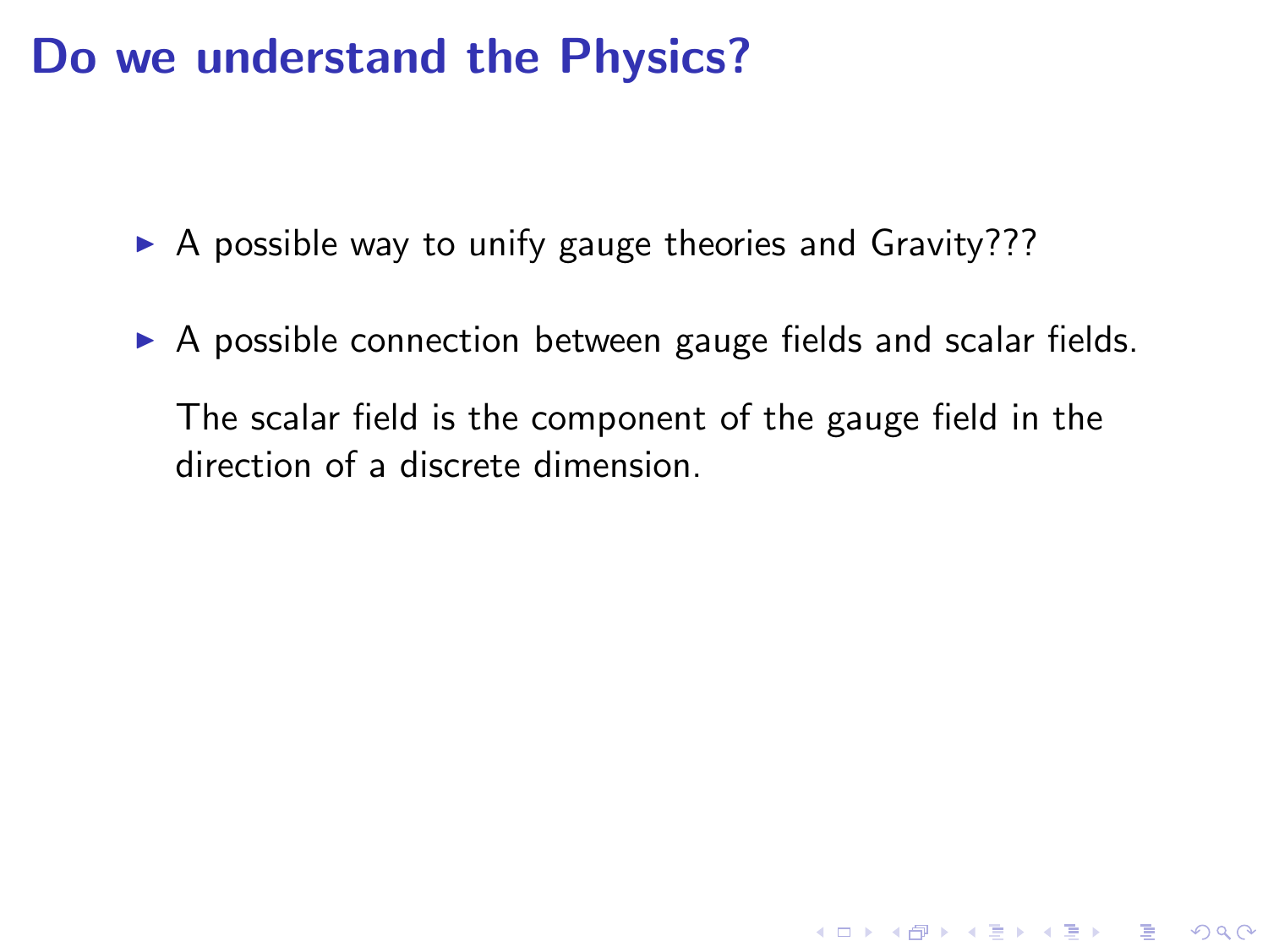- $\triangleright$  A possible way to unify gauge theories and Gravity???
- $\triangleright$  A possible connection between gauge fields and scalar fields.

The scalar field is the component of the gauge field in the direction of a discrete dimension.

**ADD YEARS ARA YOUR** 

 $\triangleright$  A prediction for the scalar boson mass?

Not in the Standard Model. New rules?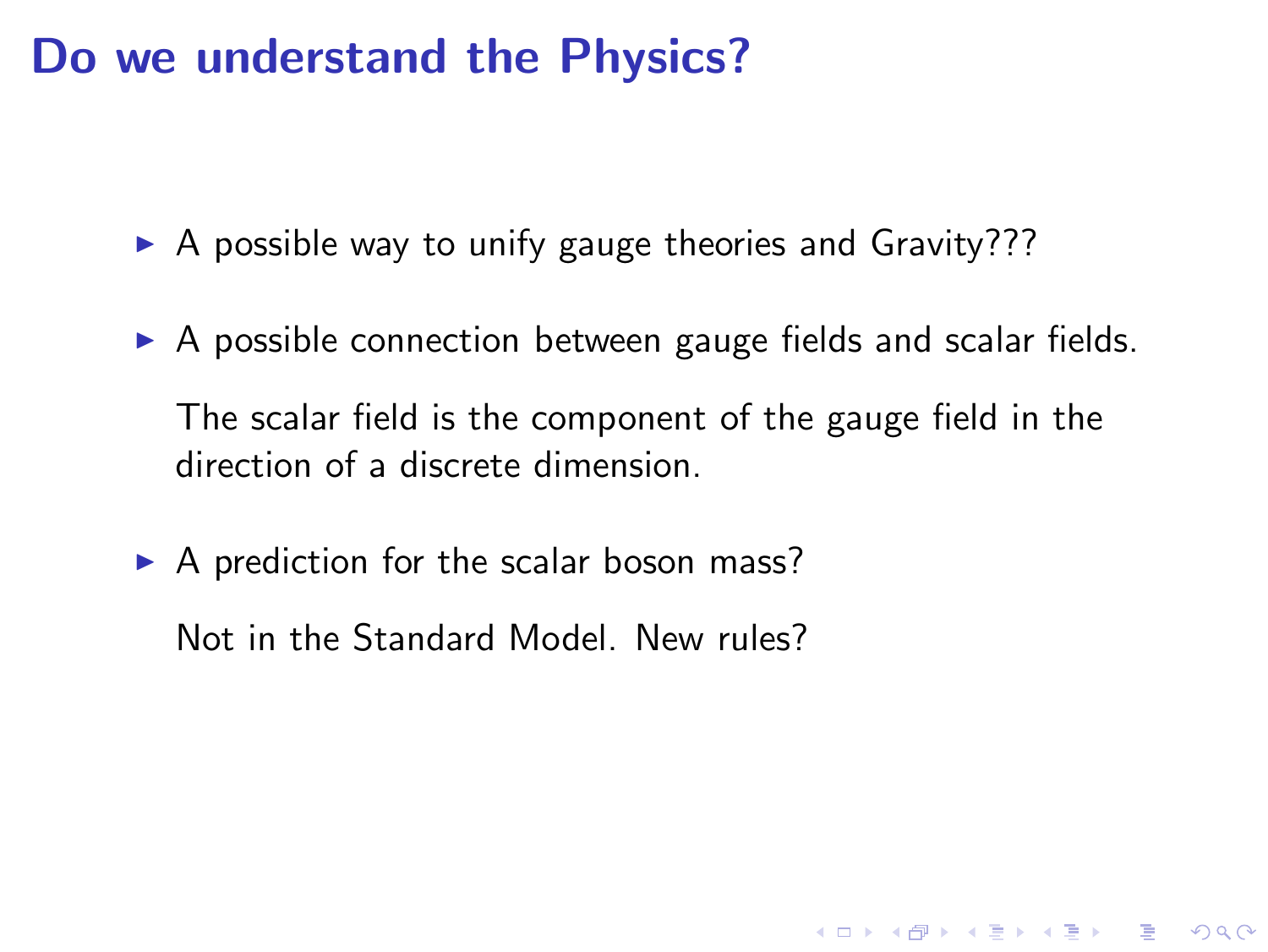- $\triangleright$  A possible way to unify gauge theories and Gravity???
- $\triangleright$  A possible connection between gauge fields and scalar fields.

The scalar field is the component of the gauge field in the direction of a discrete dimension.

**ADD YEARS ARA YOUR** 

 $\triangleright$  A prediction for the scalar boson mass?

Not in the Standard Model. New rules?

► Connection with String Theory?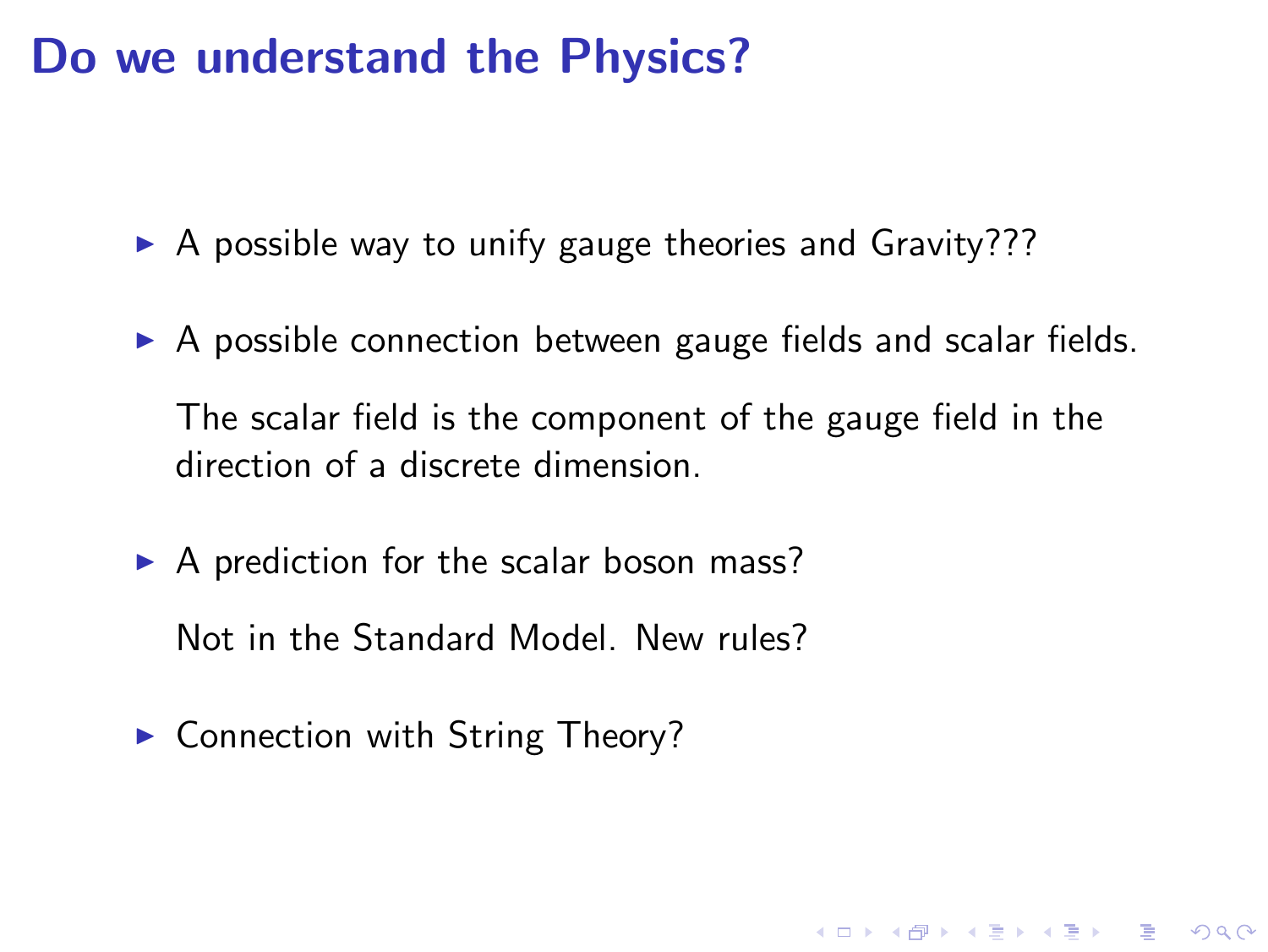## $\blacktriangleright$  These worries are for the future

K ロ ▶ K @ ▶ K 할 ▶ K 할 ▶ 이 할 → 9 Q Q →